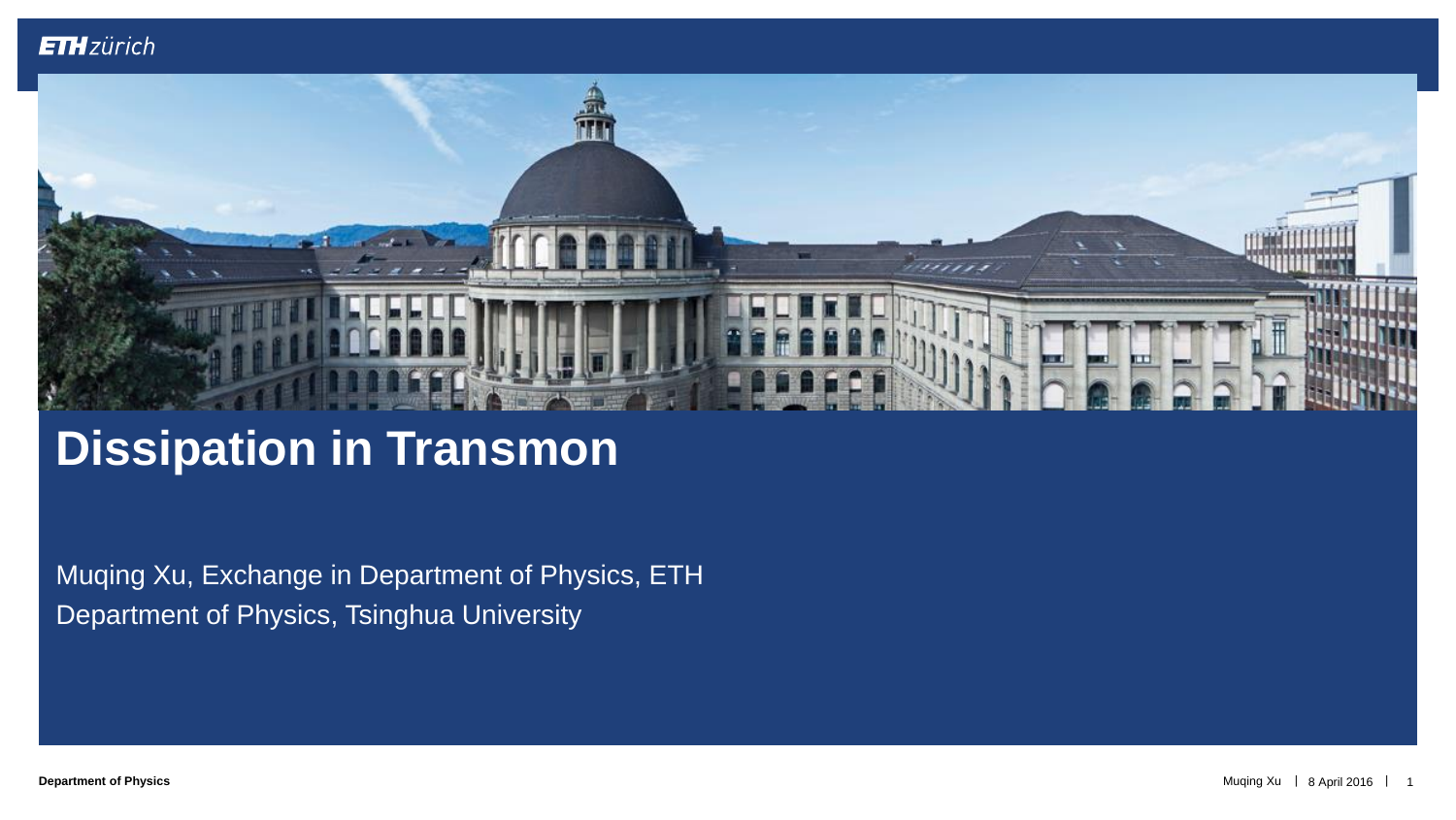# **Highlight**



The large  $E_I/E_C$  ratio and the low energy dispersion contribute to Transmon's most significant advantage---**insensitivity to charge noise**.

$$
E_C = e^2/2(C_g + C_B + C_J)
$$

**This presentation will concentrate on the** dissipation analysis performed by Koch et al., that is, noise performance. Introduce the basic ideas of dissipation and present their results.

Koch et al. - 2007 - Charge-insensitive qubit design derived from the Cooper pair box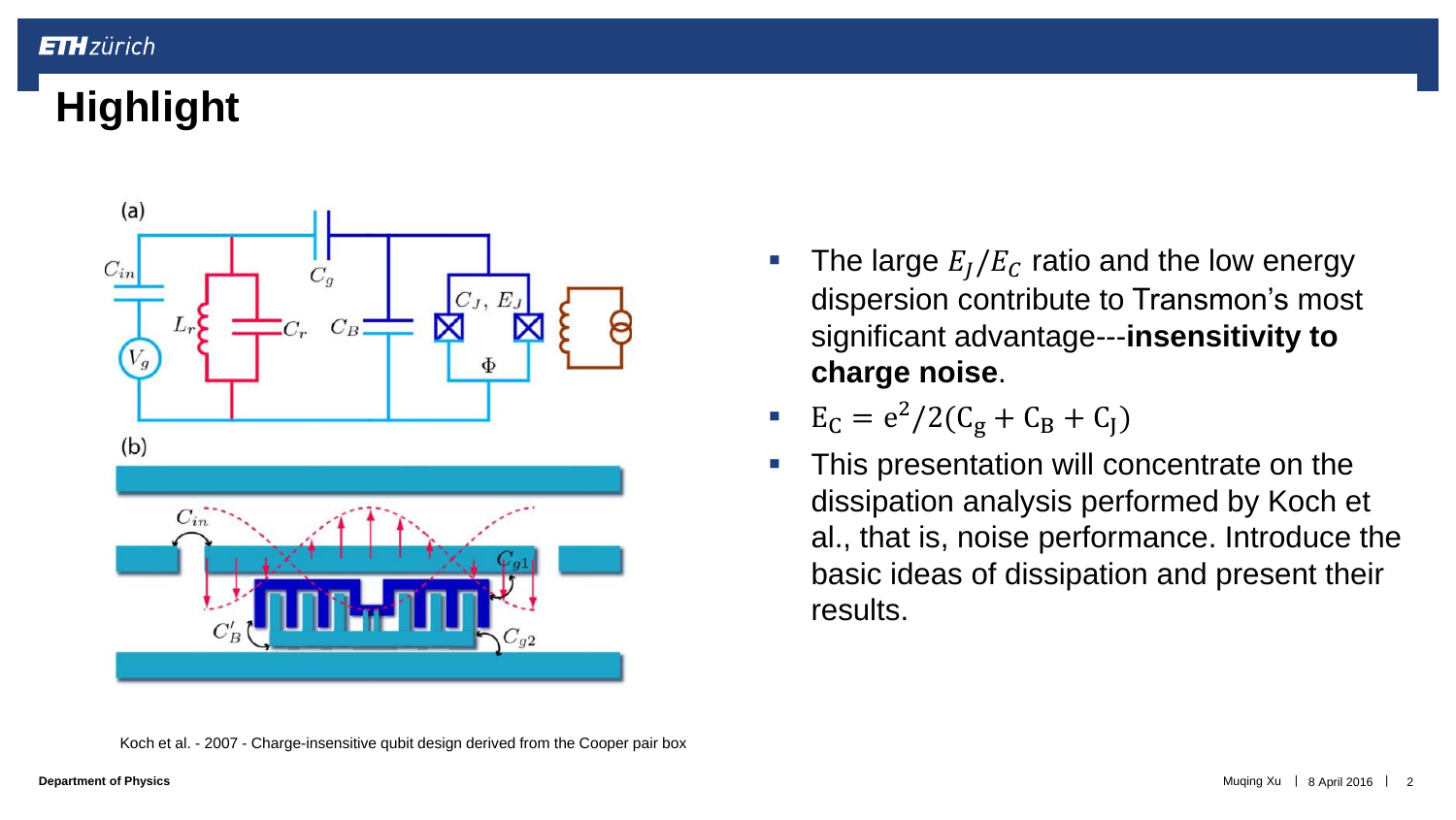# **Highlight**



Koch et al. - 2007 - Charge-insensitive qubit design derived from the Cooper pair box

**Transmon could be proved to have identical** Hamiltonian as Cooper Pair Box. The distinguishing difference is the shunt capacitor which significantly increase the ratio  $E_I/E_C$ .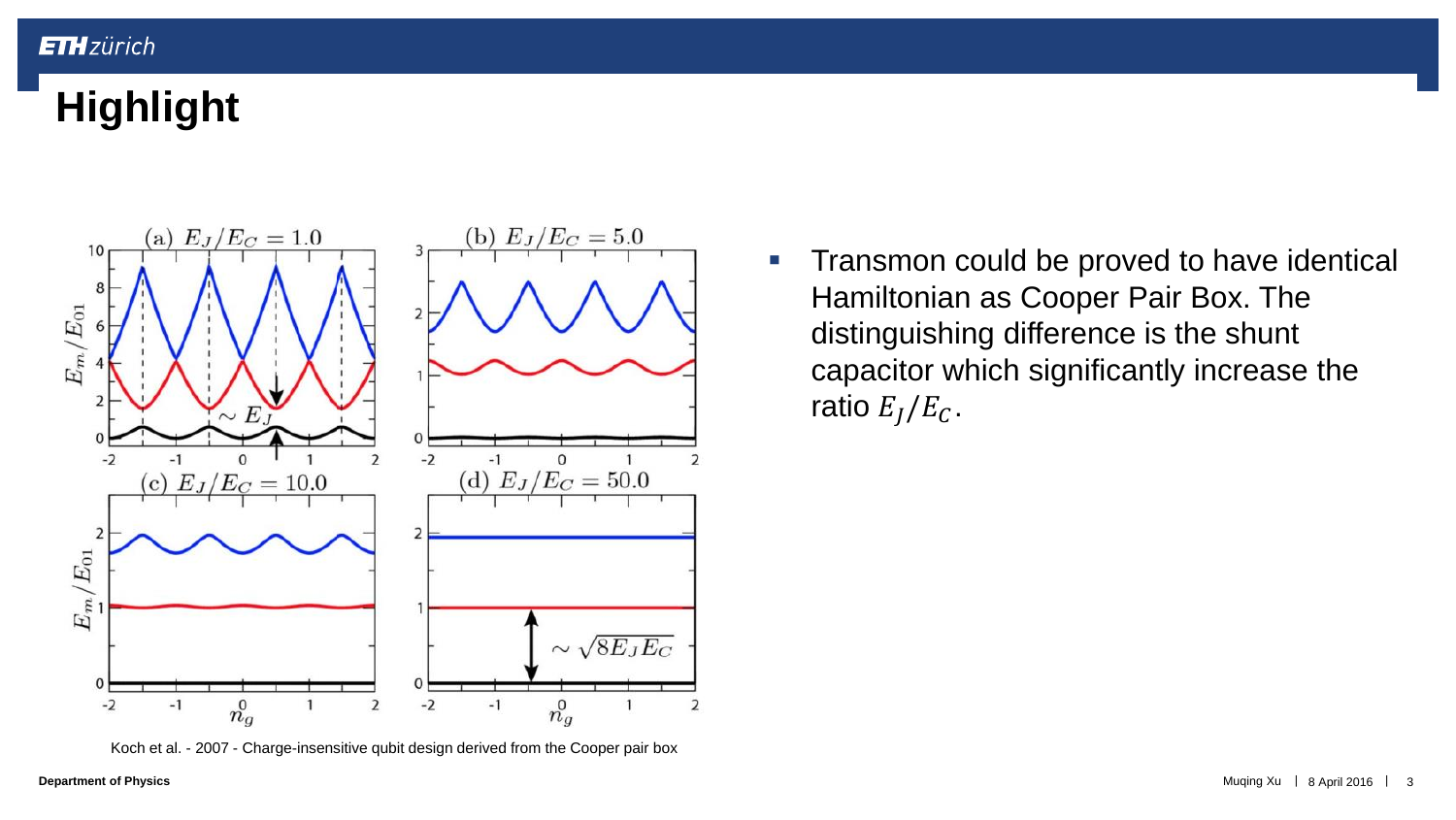## **Outline**

- General idea of dissipation and decoherence
- Relaxation time---Amplitude damping channel
- **Dephasing time---Phase damping channel**

**Koch et al. - 2007 - Charge-insensitive qubit design derived from the Cooper pair box**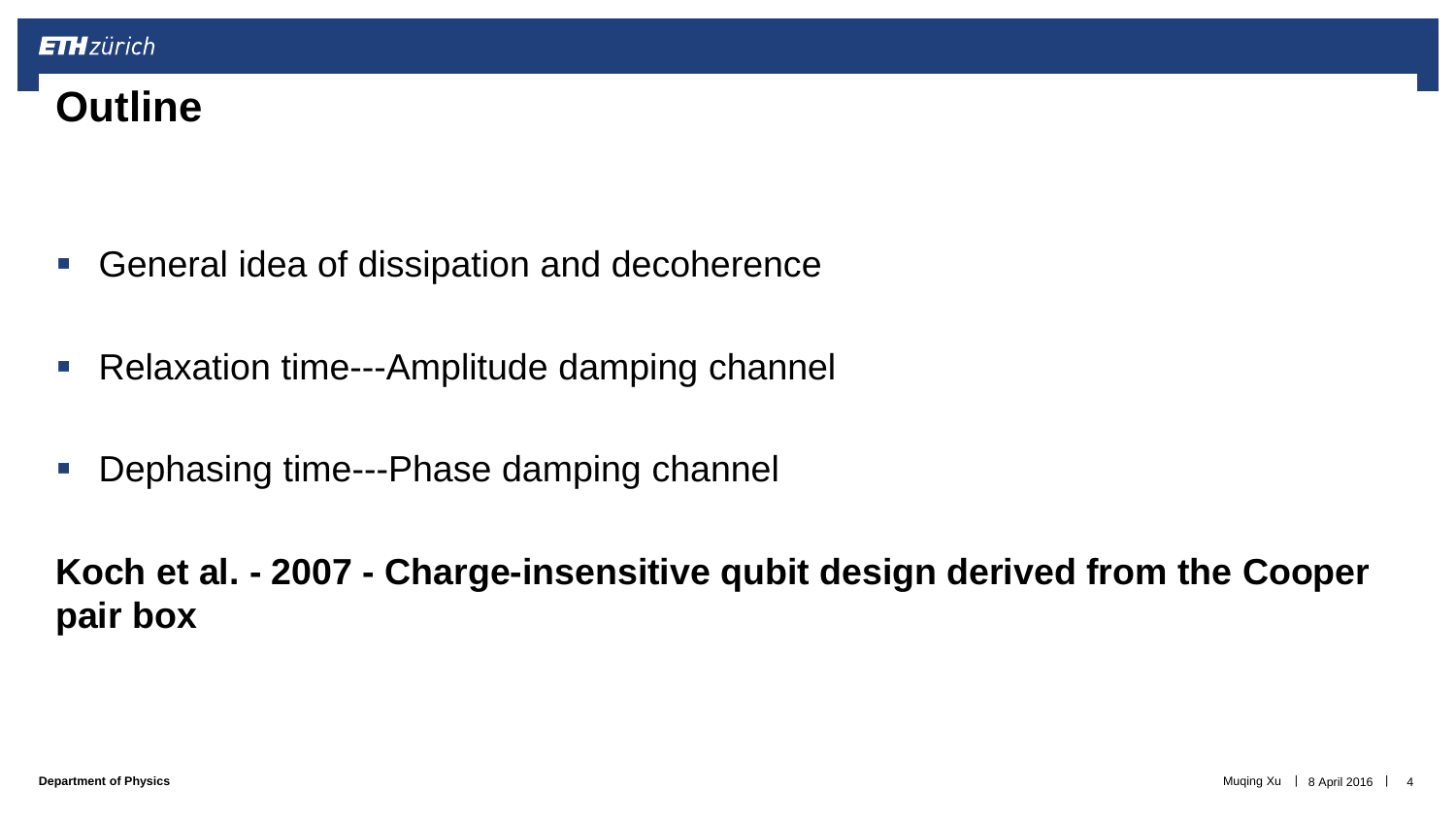#### **General Ideas**

- **Loss of entanglement** or the leak of quantum information.
- From quantum realm to classical realm, like a projection.
- We will include the state of the environment for convenience.



T Sar *et al*. *Nature* **484**, 82-86 (2012) doi:10.1038/nature10900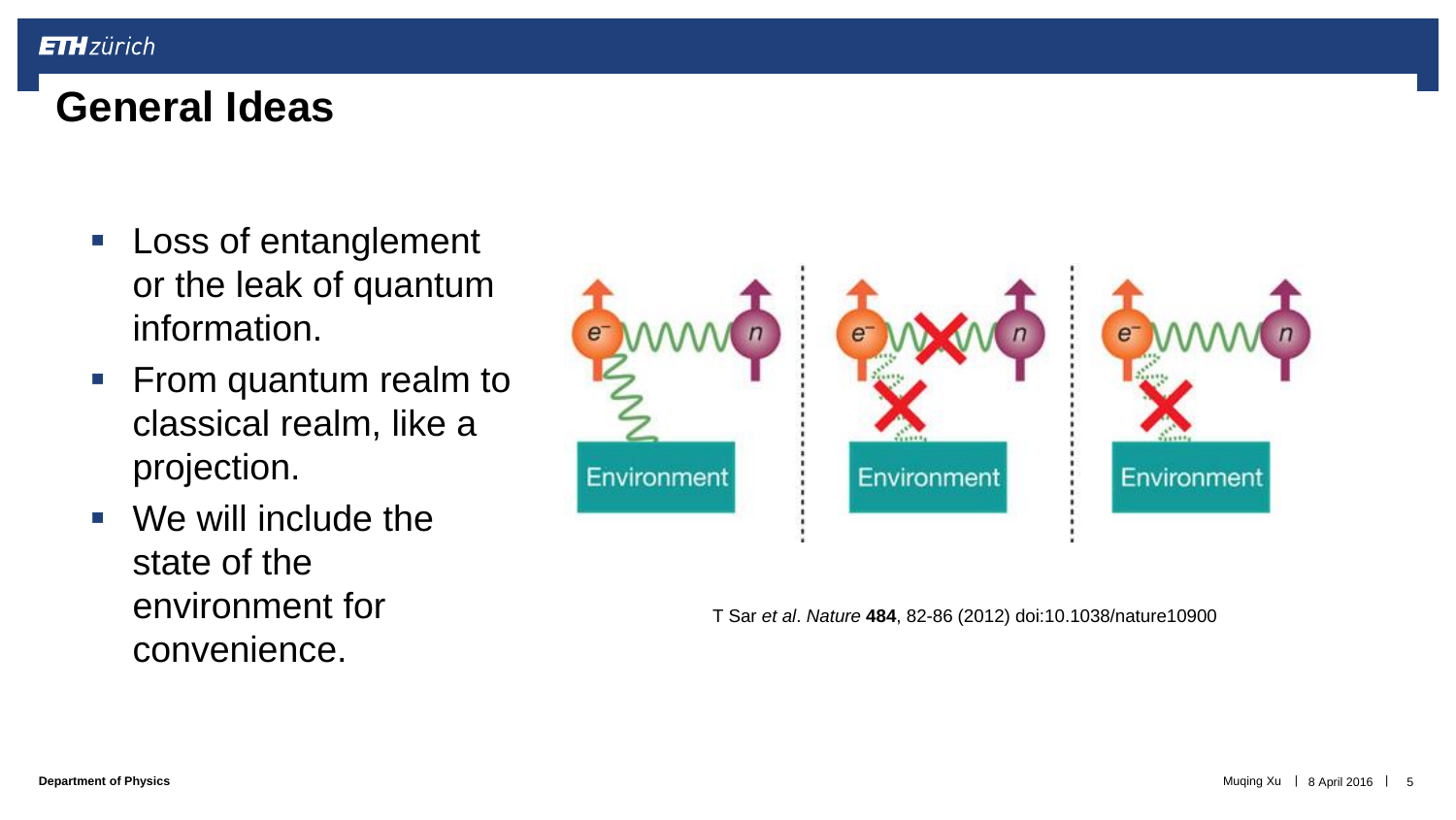**Depolarization channel**

$$
|\psi\rangle_A \otimes |0\rangle_E \rightarrow \sqrt{1-p}|\psi\rangle_A \otimes |0\rangle_E + \sqrt{\frac{p}{3}} \sum_{i=1}^3 \sigma_i |\psi\rangle_A \otimes |i\rangle_E
$$



Stefan Kröll, Andreas Walther, Göran Johansson, Peter Samuelsson Quantum Information Lecture http://www.matfys.lth.se/education/quantinfo/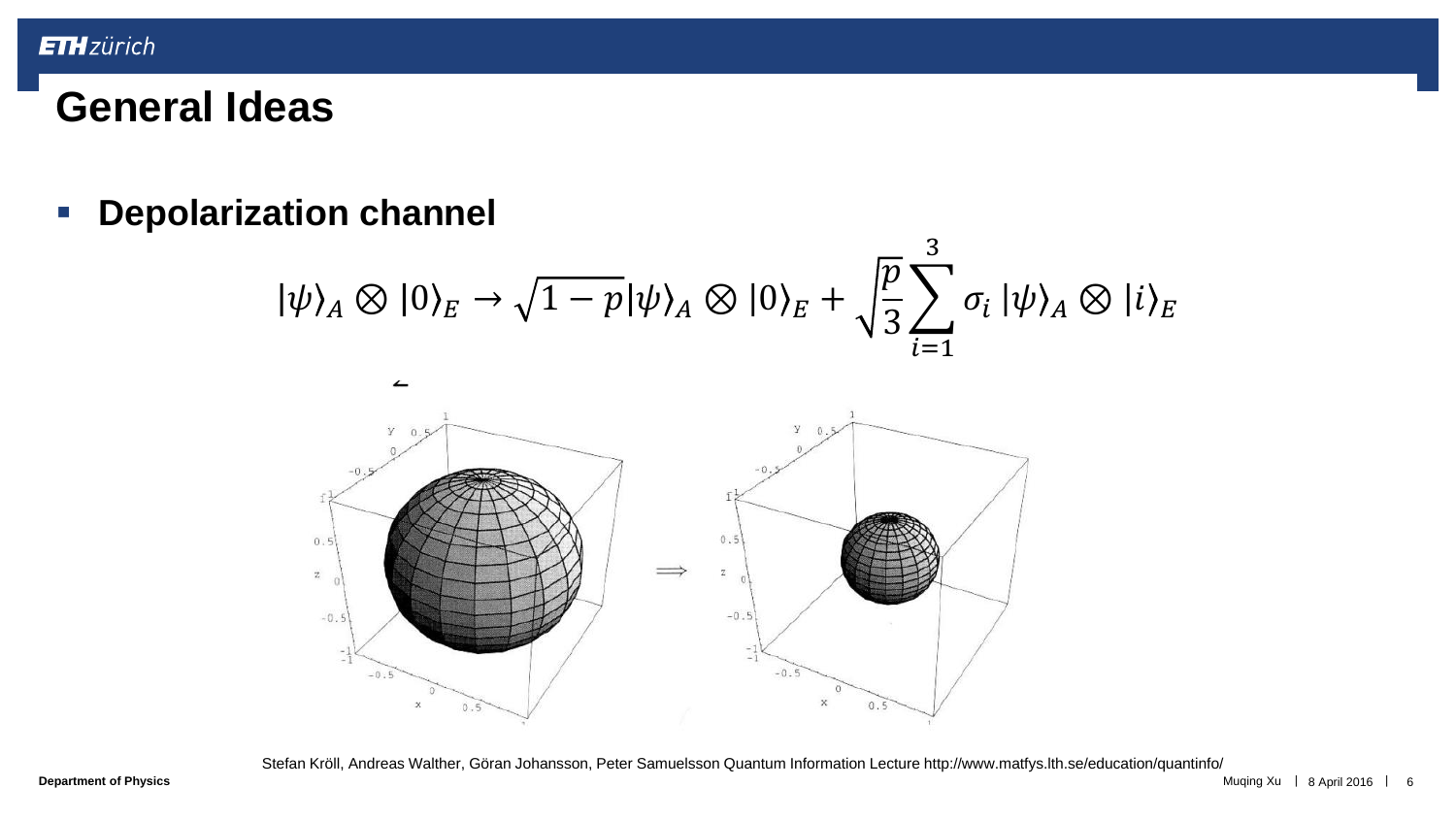## **Depolarization channel**

■ Bit flip error

 $|\psi\rangle \rightarrow \sigma_x |\psi\rangle$ 

**Phase flip error** 

 $|\psi\rangle \rightarrow \sigma_z |\psi\rangle$ 

■ Both

 $|\psi\rangle \rightarrow \sigma_y |\psi\rangle$ 

$$
I = \begin{pmatrix} 1 & 0 \\ 0 & 1 \end{pmatrix}, \sigma_x = \begin{pmatrix} 0 & 1 \\ 1 & 0 \end{pmatrix}, \sigma_y = \begin{pmatrix} 0 & -i \\ i & 0 \end{pmatrix}, \sigma_z = \begin{pmatrix} 1 & 0 \\ 0 & -1 \end{pmatrix}
$$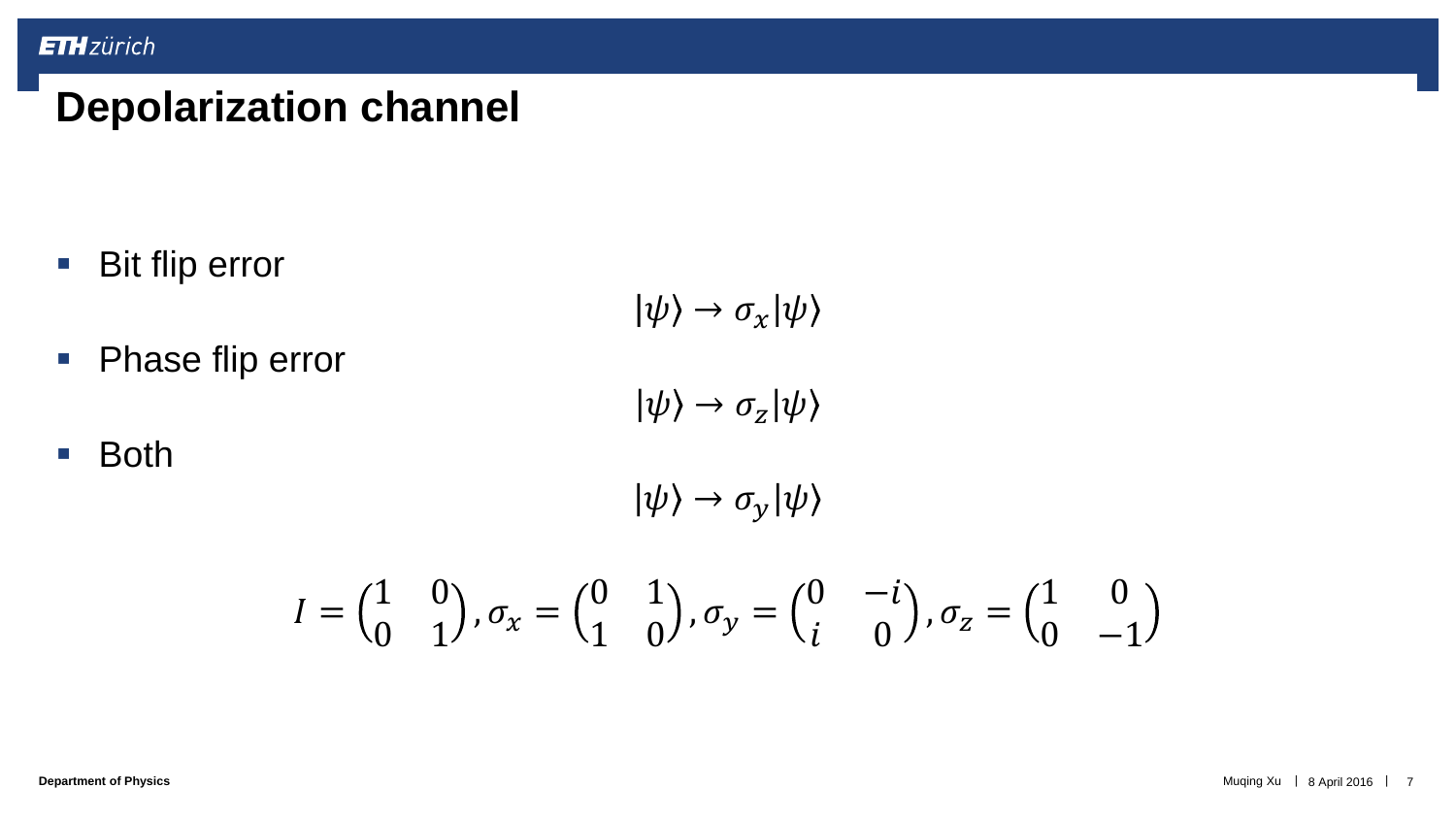**Bloch sphere representation of Density matrix** 

$$
\rho = \frac{1}{2}(I + \boldsymbol{\sigma} \cdot \boldsymbol{r})
$$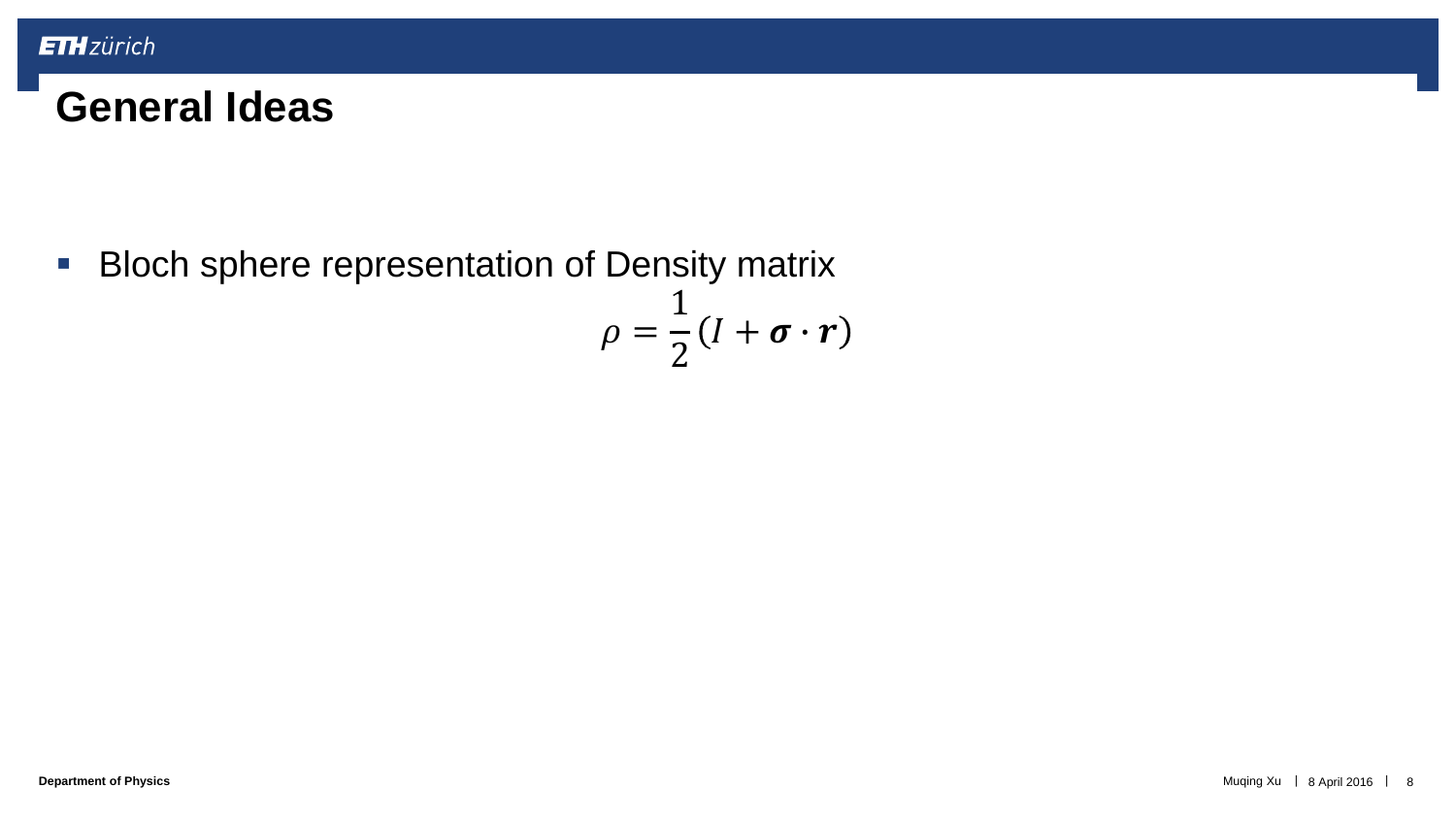**Dephasing channel**

 $|0\rangle_A \otimes |0\rangle_E \rightarrow \sqrt{1-p}|0\rangle_A \otimes |0\rangle_E + \sqrt{p}|0\rangle_A \otimes |1\rangle_E$ 



Stefan Kröll, Andreas Walther, Göran Johansson, Peter Samuelsson Quantum Information Lecture http://www.matfys.lth.se/education/quantinfo/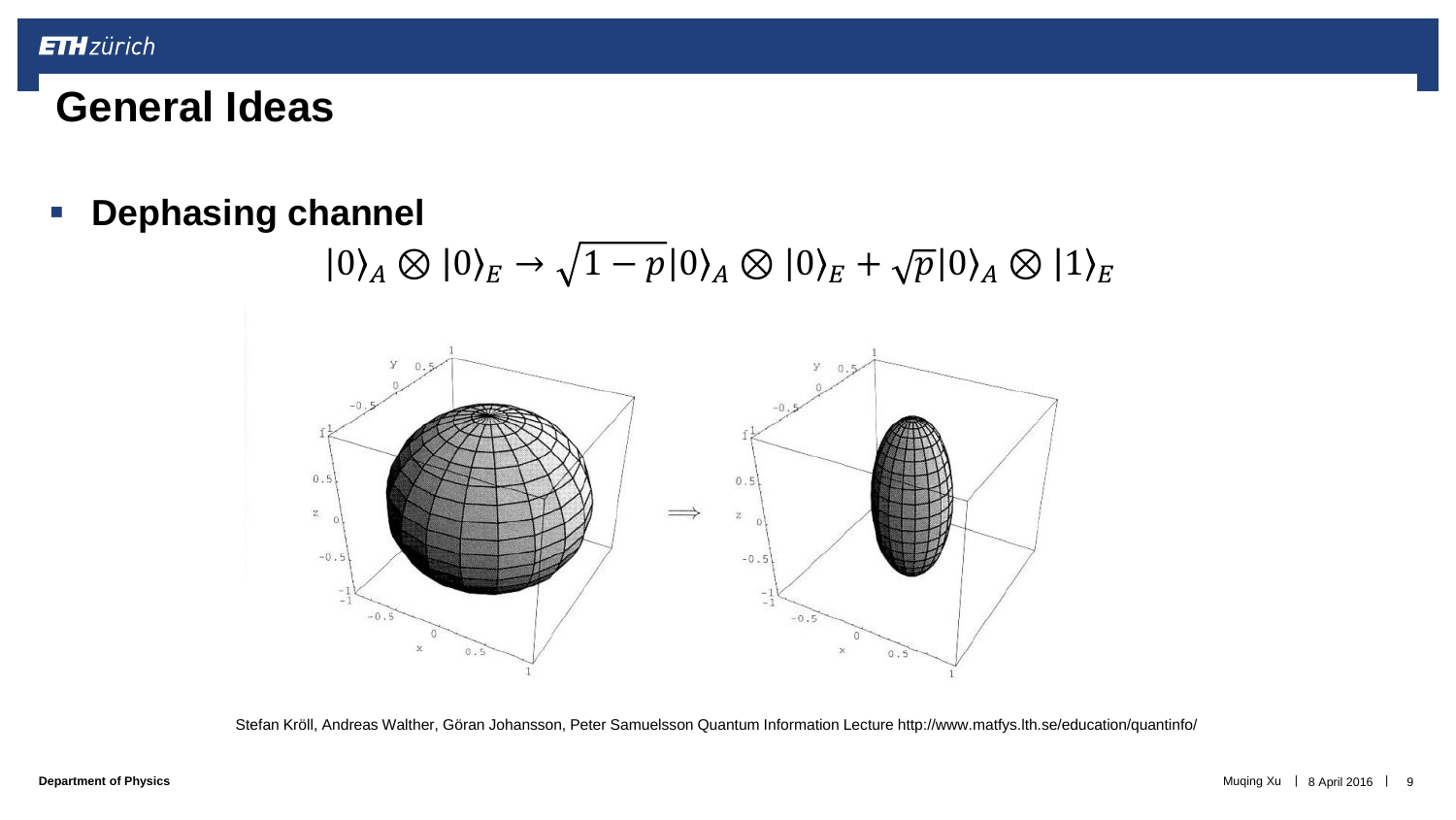**Relaxation channel** 

 $|1\rangle_A \otimes |0\rangle_E \rightarrow \sqrt{1-p}|1\rangle_A \otimes |0\rangle_E + \sqrt{p}|0\rangle_A \otimes |1\rangle_E$ 



Stefan Kröll, Andreas Walther, Göran Johansson, Peter Samuelsson Quantum Information Lecture http://www.matfys.lth.se/education/quantinfo/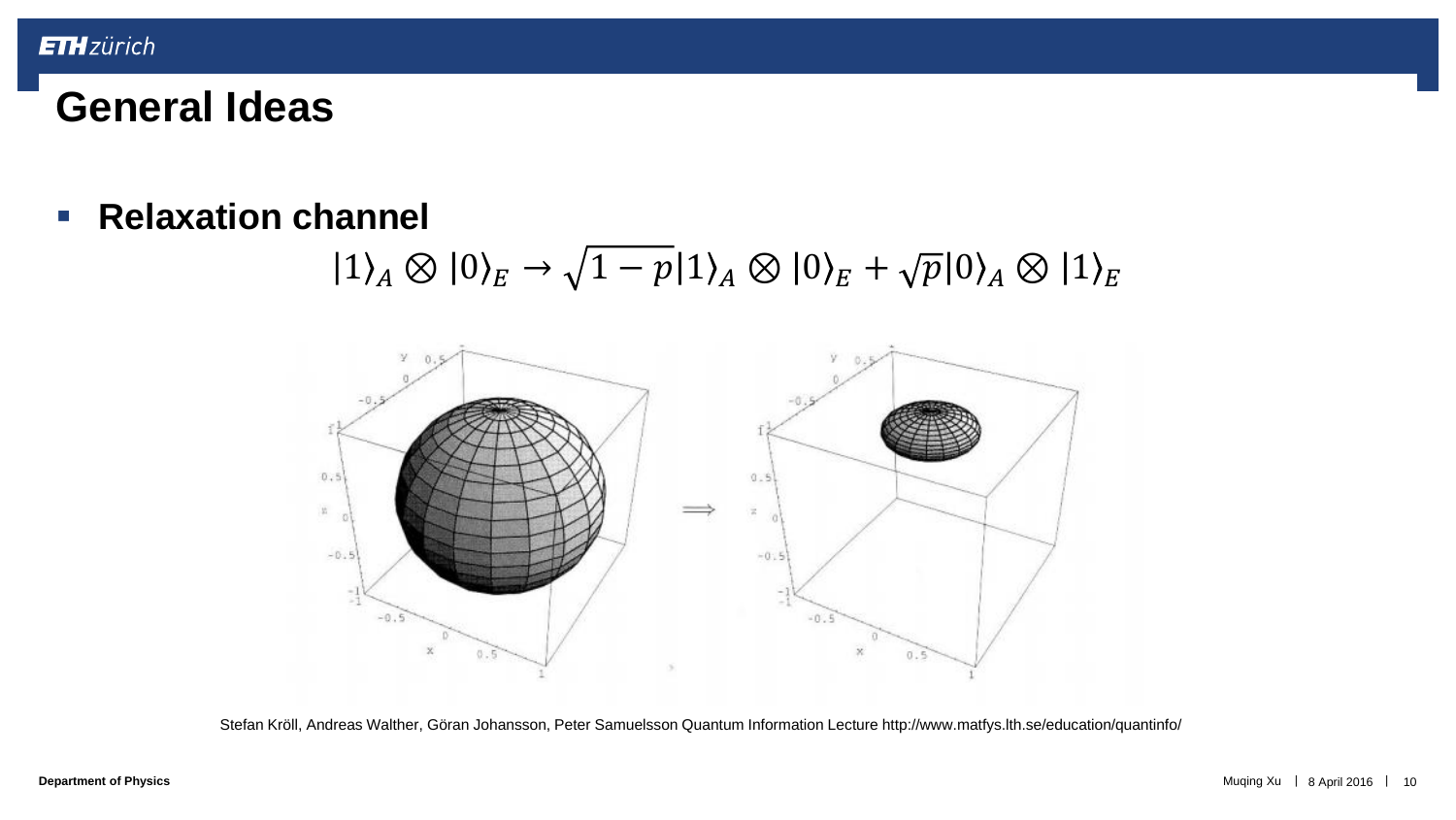- **Spontaneous Emission**
- **Purcell Effect**
- **Dielectric losses**
- Quasiparticle tunneling
- Flux coupling
- General discussion: other sources
- Channel addition rule

$$
\Gamma = \Gamma_{\alpha} + \Gamma_{\beta} + \cdots
$$

$$
\frac{1}{T} = \frac{1}{T_{\alpha}} + \frac{1}{T_{\beta}} + \cdots
$$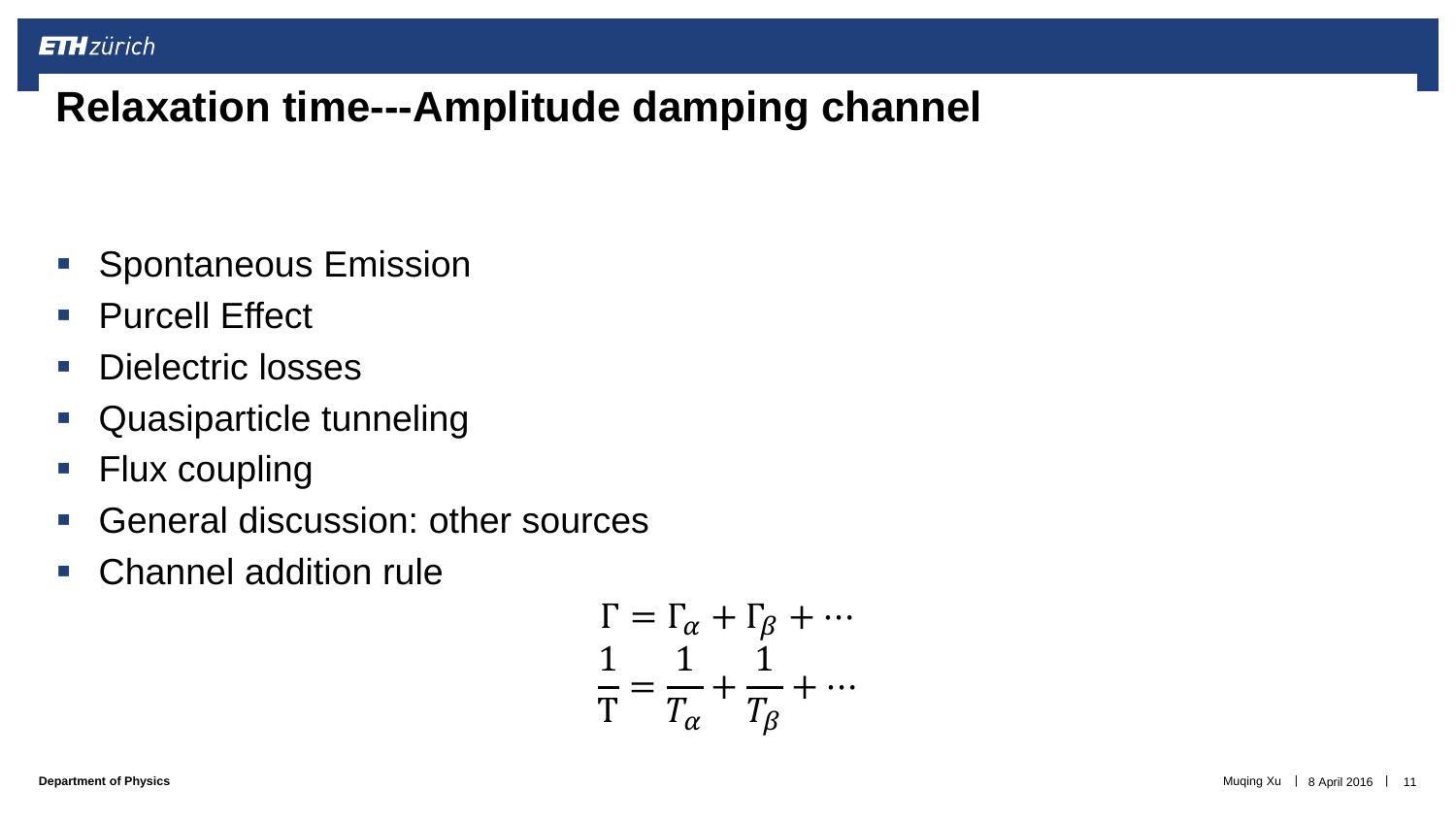- **Spontaneous Emission** 
	- **Spontaneous emission power**

$$
P = \frac{1}{4\pi\varepsilon_0} \frac{d^2 \omega^4}{3c^3}
$$

- The oscillation is caused by cooper pairs, whose traveling (tunneling) distance is 15um
- $\blacksquare$  In this case we have

$$
T_1^{se} = \frac{\hbar \omega_1}{P} = \frac{12\pi \varepsilon_0 \hbar c^3}{d^2 \omega_{01}^3} \sim 0.3ms
$$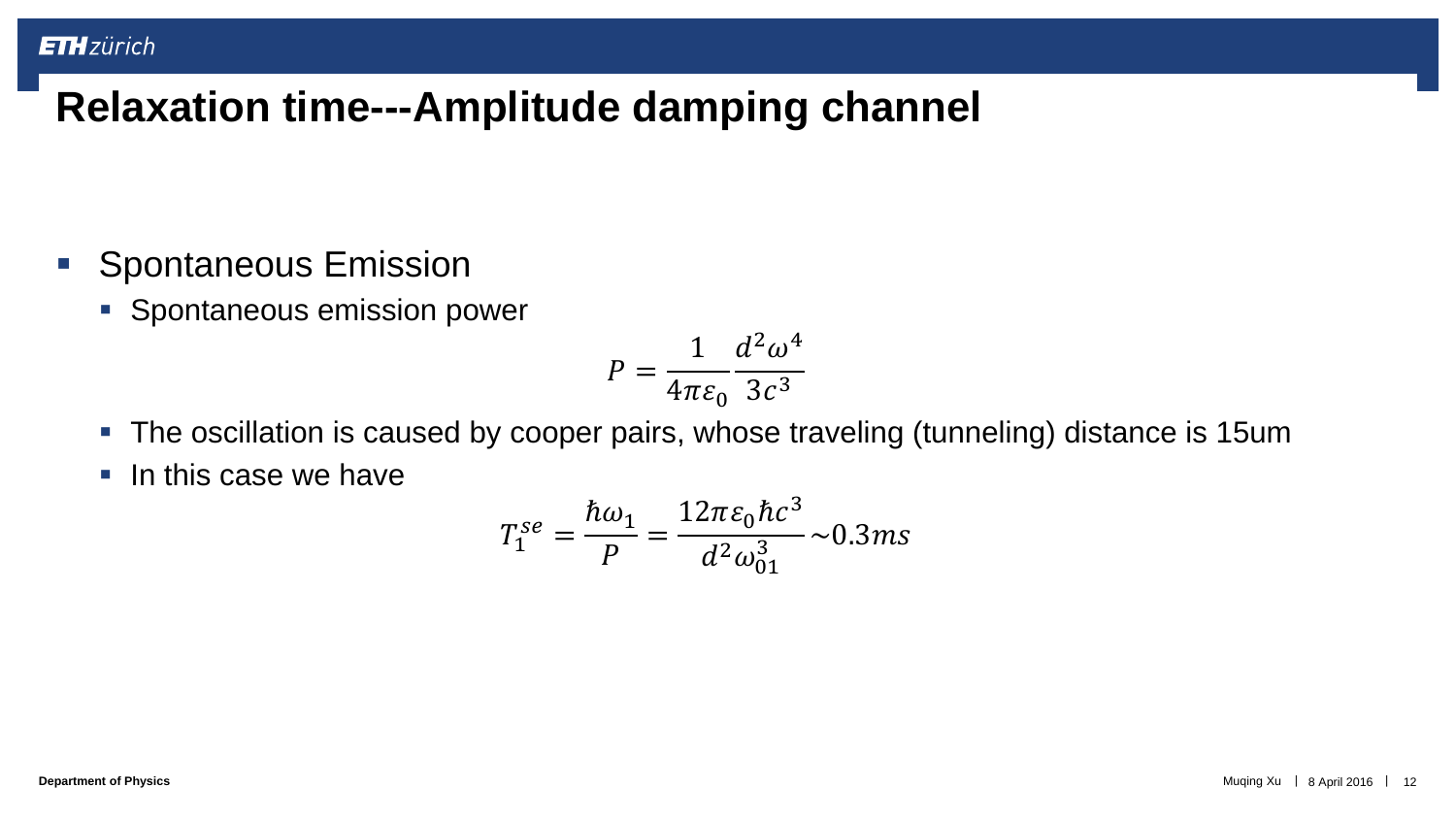#### ■ Purcell Effect

- When the system is put into a resonator, a cavity for instance, its Spontaneous Emission rate would be altered.
- The Purcell effect is a modification as the ratio of cavity modes density of state to free space modes density of state

$$
F = \frac{\rho_c}{\rho_f} = \frac{1}{\Delta \nu V} / \frac{8\pi n^3 v^2}{c^3}
$$

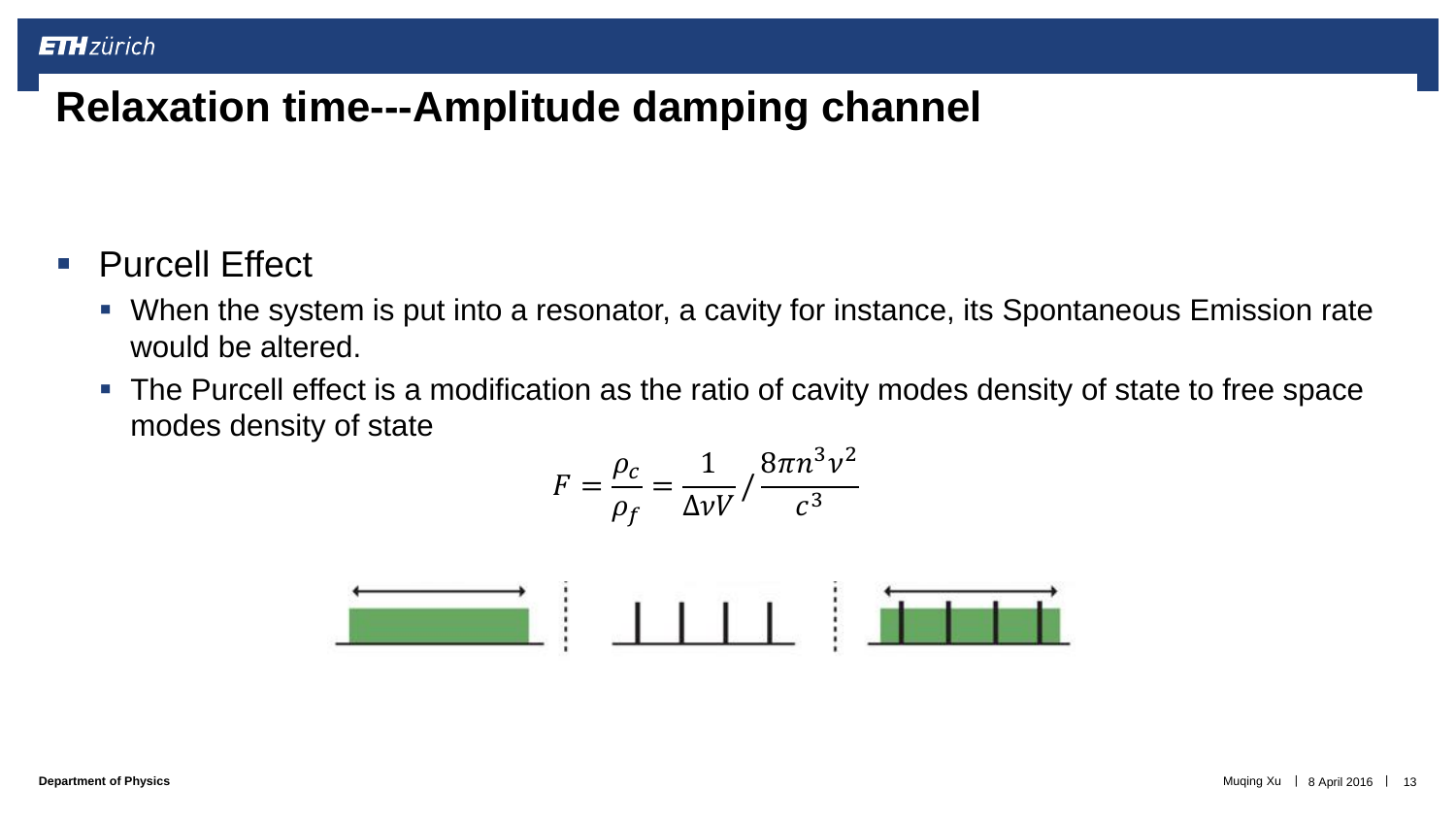- **Purcell Effect** 
	- We define the transition rate

$$
\gamma_k^{f,i} = \frac{2\pi}{\hbar} p(\omega_k) \left| \langle 1_k, f \left| \hbar \sum_k \lambda_k \left[ \hat{b}_k^+ \hat{a} + \hat{a}^+ \hat{b}_k \right] \right| 0, i \rangle \right|^2
$$

- In the dispersive limit the transmon states acquire only a small photonic component, it means we could treat it as a perturbation
- **-** After first order perturbation calculation, we get

$$
\gamma_k^{f,i} = \frac{2\pi}{\hbar} p(\omega_k) \lambda_k^2 \frac{g_{f,i}^2}{(\omega_{f,i} - \omega_r)^2}
$$

We thus get modified  $T_1 \sim 16 \mu s$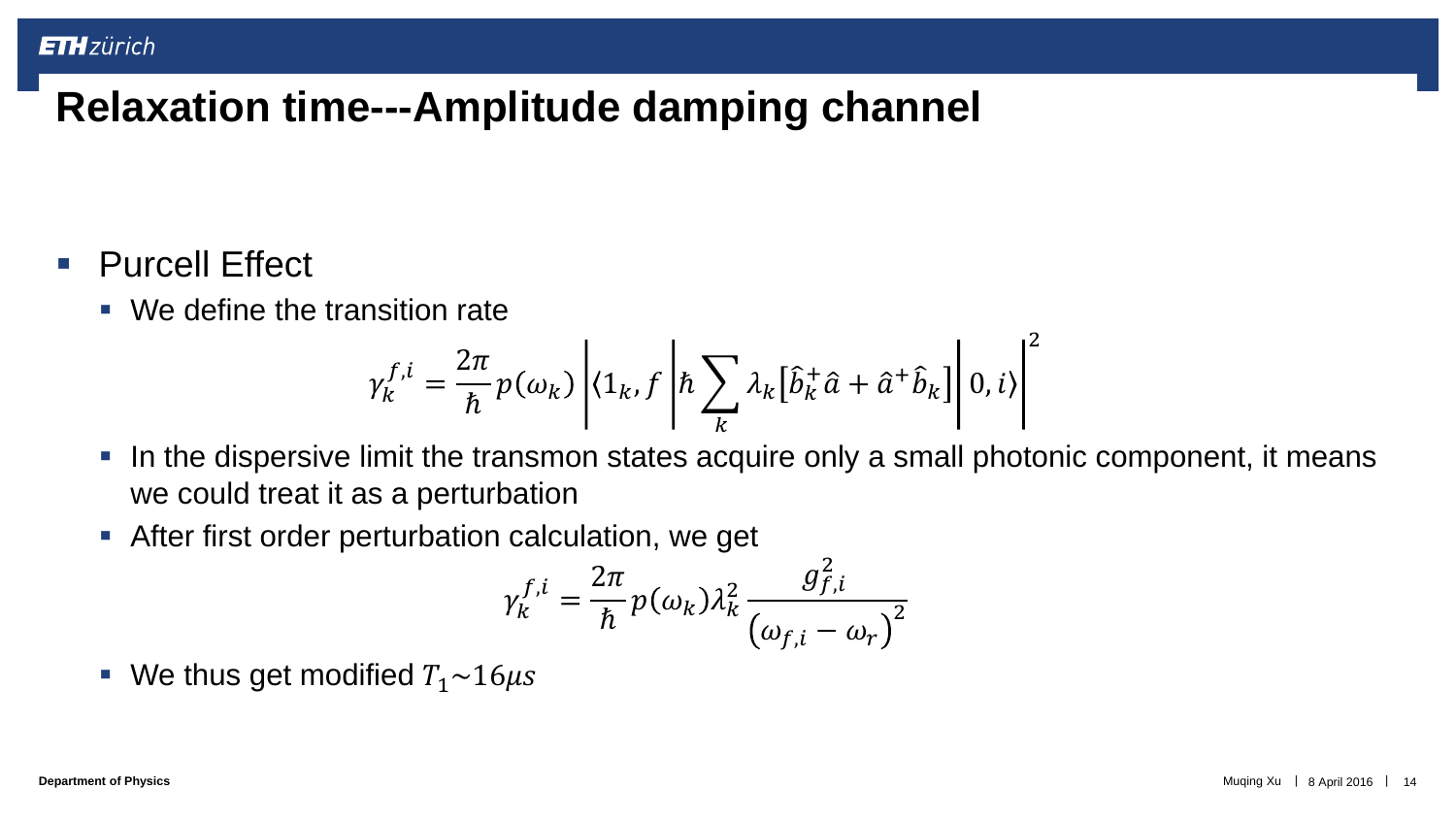#### **Dielectric losses**

- In insulating materials, especially amorphous  $SiO<sub>2</sub>$ , it would affect the electric fields associated with the qubits and cause energy relaxation.
- In particular, in the transmon design the shunting capacitance  $C_R$  offers the possibility to accumulate a large percentage of the electric fields in a well controlled spatial region with favorable substrates,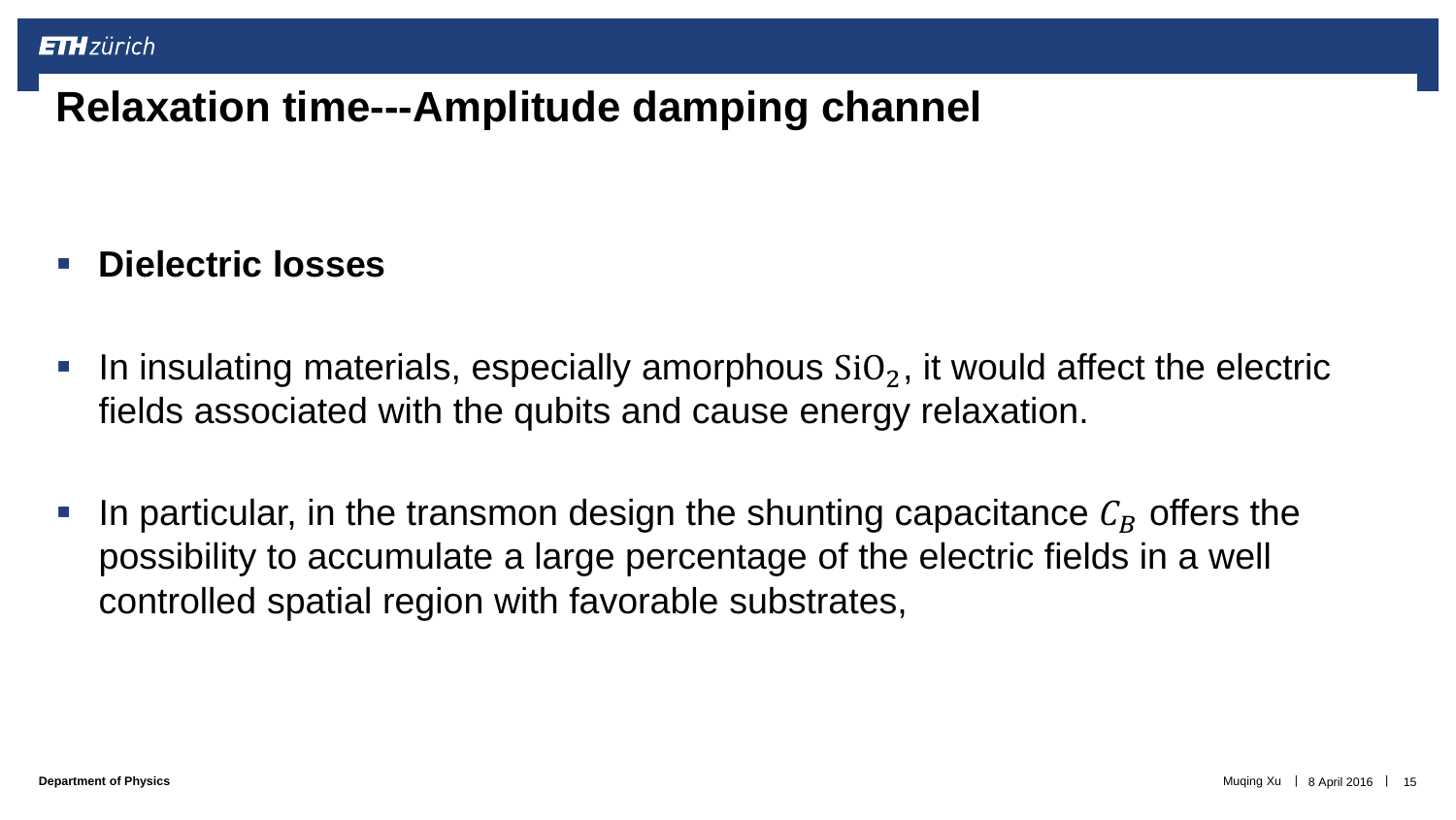- **Quasiparticle tunneling** 
	- Following the arguments by Lutchyn *et al.*

$$
N_{qp} = 1 + \frac{3\sqrt{2}}{2} N_e \frac{\sqrt{\Delta k_B T}}{E_F} e^{-\Delta/k_B T}
$$

- valid for temperatures small compared to the superconducting gap  $\Delta$
- $T_1 \sim 1$  in this channel when temperature is below  $100mK$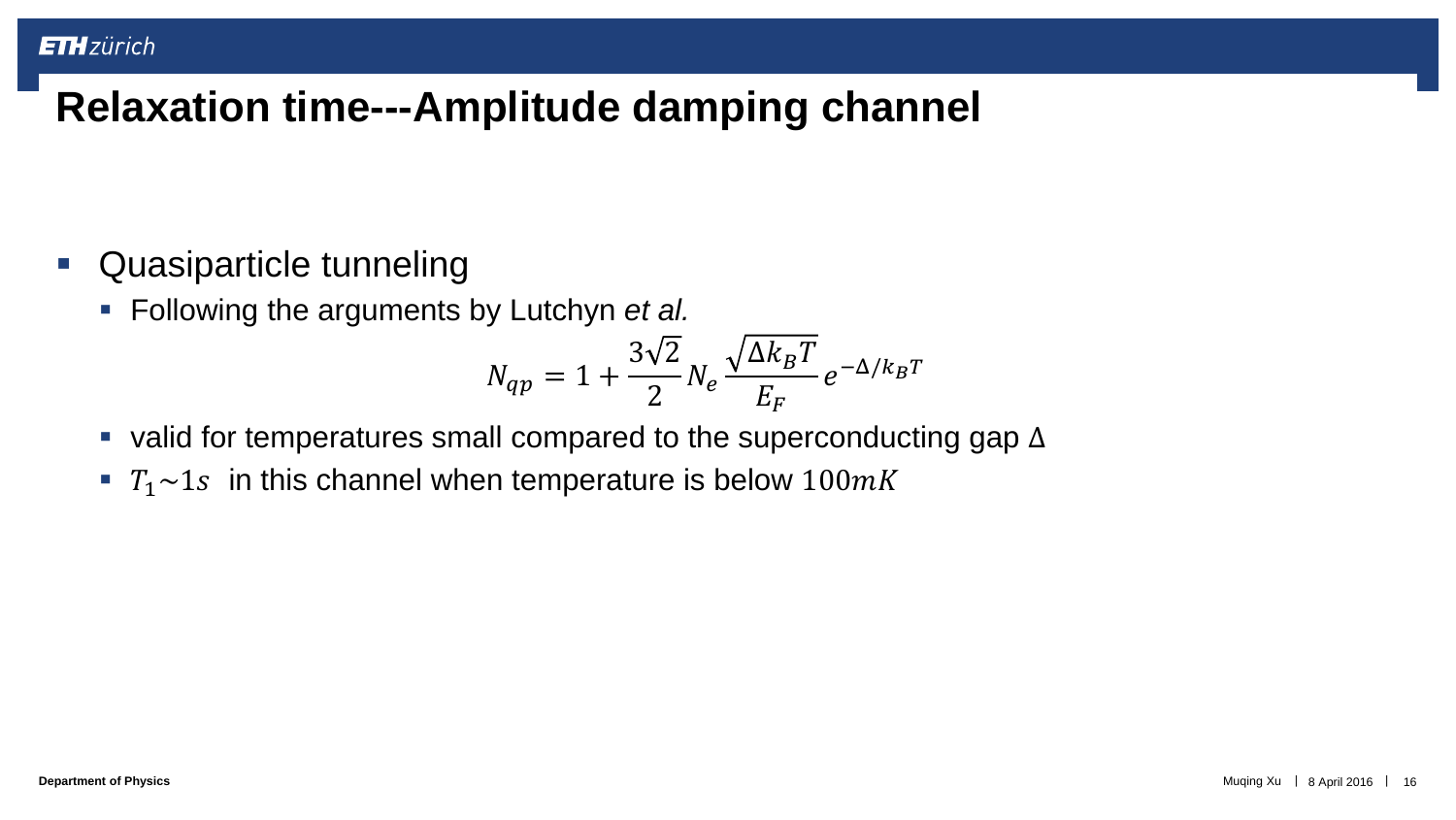

Koch et al. - 2007 - Charge-insensitive qubit design derived from the Cooper pair box

- There is an intentional coupling between the SQUID loop and the flux bias (allowing for the  $E_{J}$  tuning) through a mutual inductance  $M$
- **IF In addition, the entire transmon circuit** couples to the flux bias via a mutual inductance *M*'
- We choose to assume that the applied flux could be decomposed into external flux and a small noise term,  $\Phi = \Phi_e + \Phi_n$ ,  $\Phi_n \ll \Phi_e$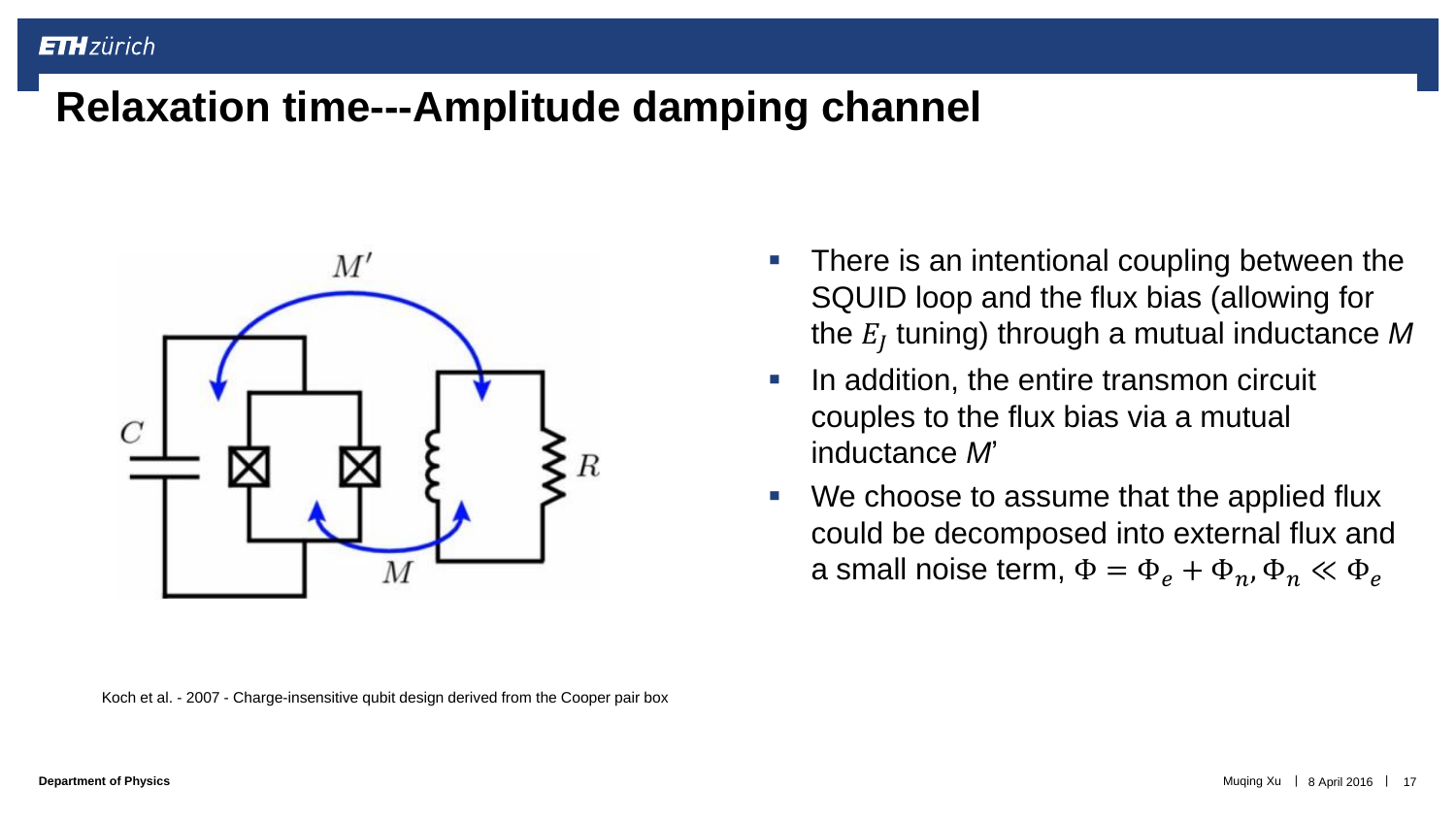- Flux coupling
	- Then we Taylor expand the Josephson Hamiltonian

$$
H_J \to H_J + \Phi_n A, A = \frac{\partial H_J}{\partial \Phi}\Big|_{\Phi_e}
$$

In this way, we could write the dissipation rate (just transition rate)

$$
\Gamma_1 = \frac{1}{\hbar^2} |\langle 1|A|0\rangle|^2 S_{\Phi_n}(\omega) = \frac{1}{\hbar^2} |\langle 1|A|0\rangle|^2 M^2 S_{I_n}(\omega)
$$

- $T_1$ : 20 $ms{\sim}1s$
- However, new research found that there is capacitive coupling that contribute much more to the decoherence time  $\mu s$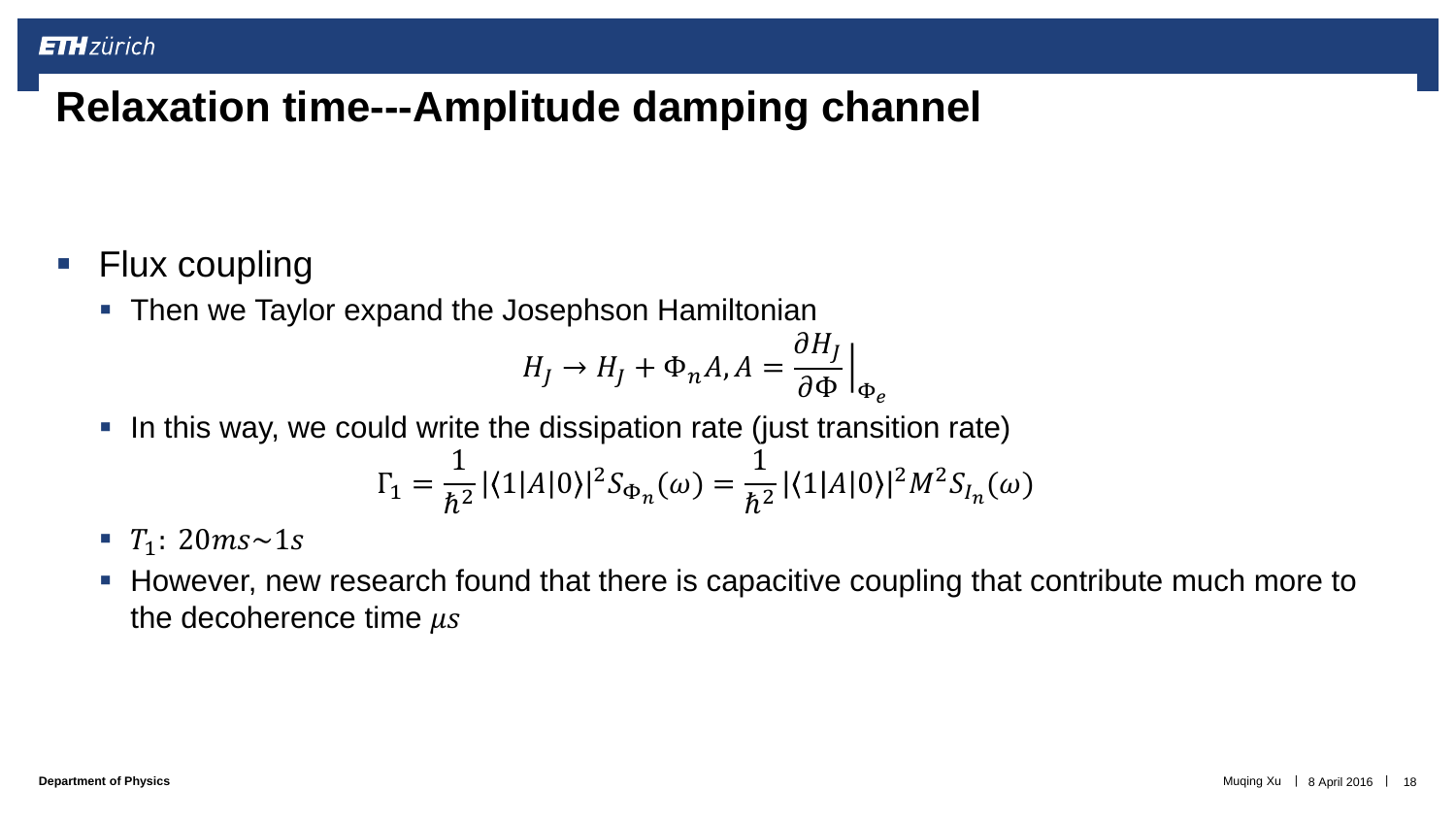#### **• Other sources**

- Coupling to spurious resonator modes
- **Pinning and unpinning of vortices**
- **Bulk piezoelectricity**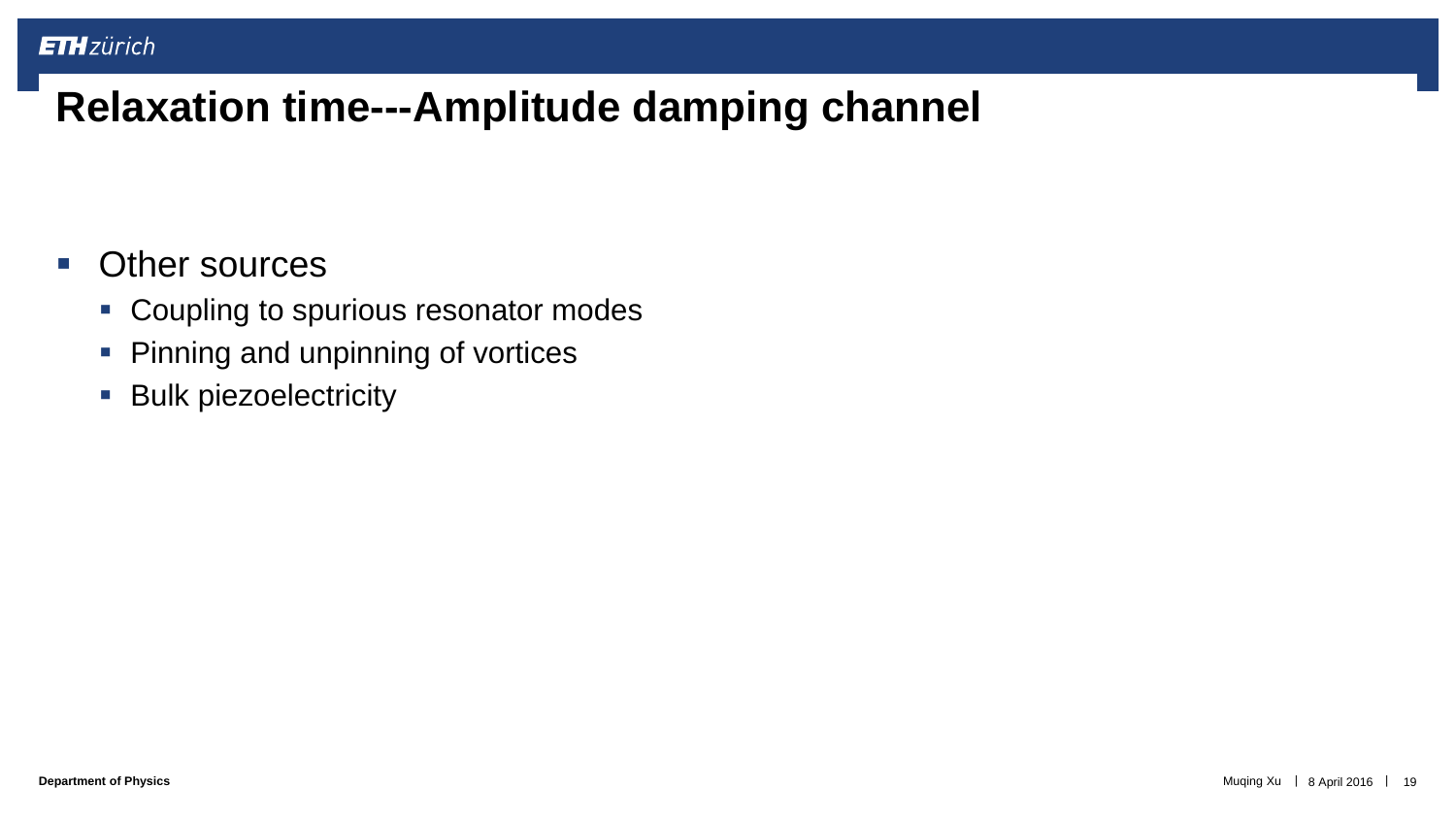- Analytical discussion
- Charge noise & Flux noise
- **Critical current noise**
- Quasiparticle tunneling
- $E_C$  noise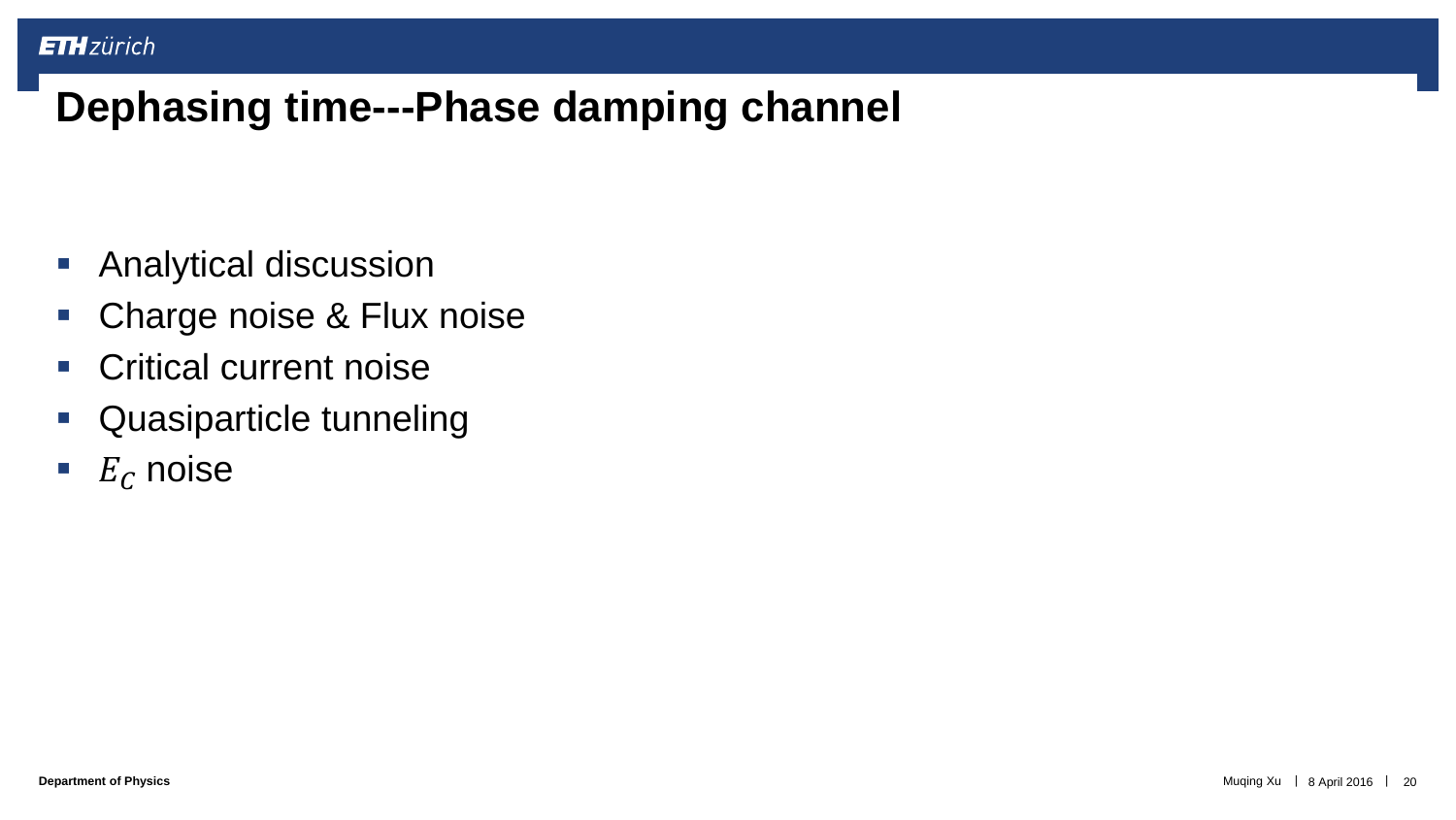- The energy shift of the eigenstates would cause a change of transition frequency.
- Then it would lead to a decay in the off diagonal elements
- In formal theory,

$$
H_q = \frac{1}{2} \sum_{u=x,y,z} h_u(\{\lambda_i\}) \hat{\sigma}_u, \qquad \lambda_i = \lambda_i^0 + \delta \lambda_i
$$

 Then do Taylor Expansion, calculate the noise power by autocorrelation. We focus on the dephasing aspect, low-frequency noise in the  $\sigma_{z}$  component.

$$
H_q = \frac{\hbar \omega_{01}}{2} \sigma_z + \frac{1}{2} \sum_j \frac{\partial h_z(\{\lambda_i\})}{\partial \lambda_j} \delta \lambda_j \sigma_z + O(\delta \lambda^2)
$$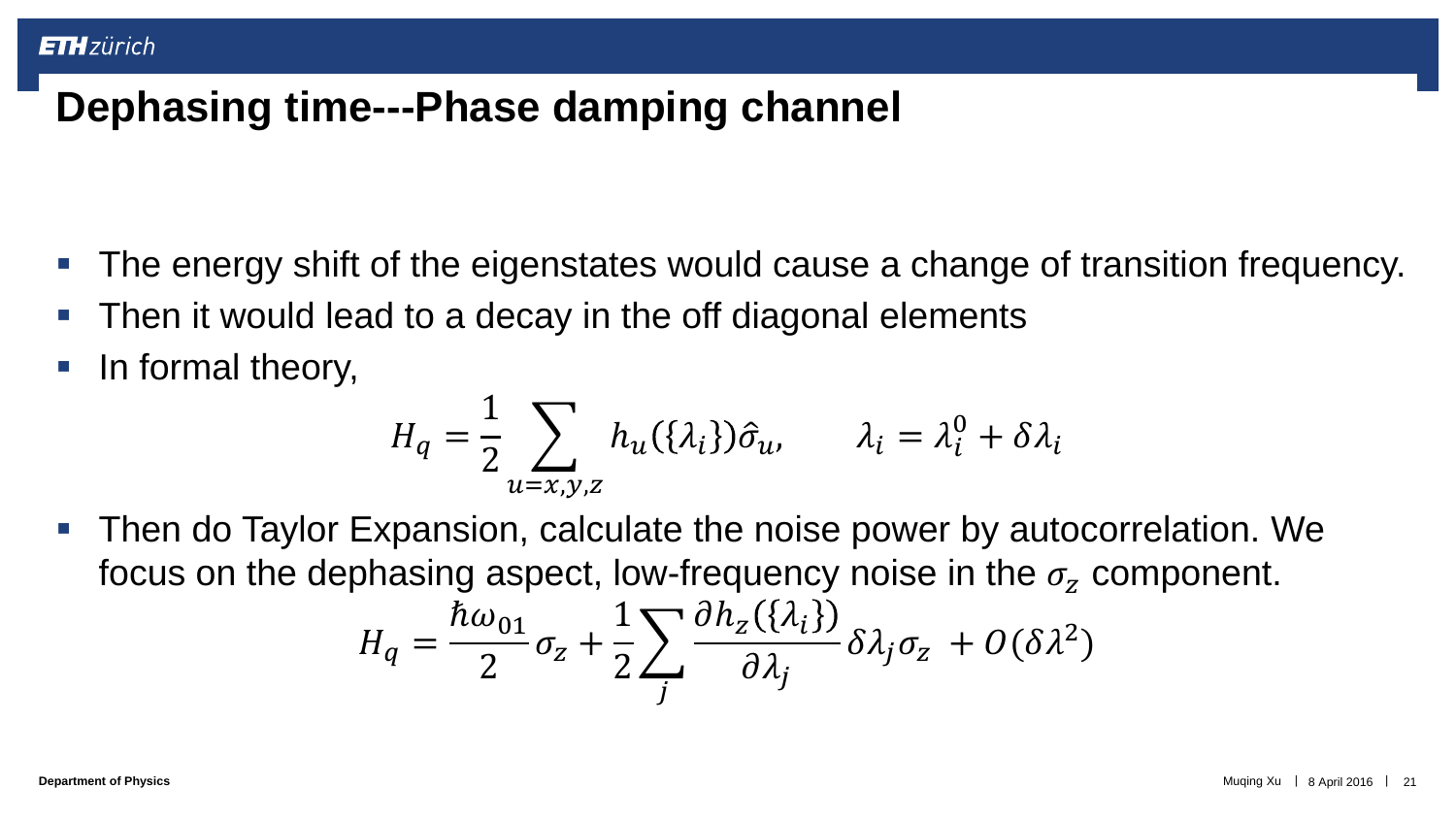Then do Taylor Expansion, calculate the noise power by autocorrelation, we get the law of off diagonal elements

$$
\rho_{01}(t) = e^{i\omega_{01}t} \exp\left(-\frac{1}{2} \int_{-\infty}^{\infty} \frac{d\omega}{2\pi} S_{\nu}(\omega) \frac{\sin^2(\omega t/2)}{(\omega/2)^2}\right)
$$

• When 
$$
t \gg t_c
$$
,

$$
\rho_{01}(t) = e^{i\omega_{01}t} \exp\left(-\frac{1}{2}|t|S_{\nu}(\omega=0)\right)
$$

Dephasing time  $T_2 \sim 2/S_v(\omega = 0)$ , Lorentzian lineshape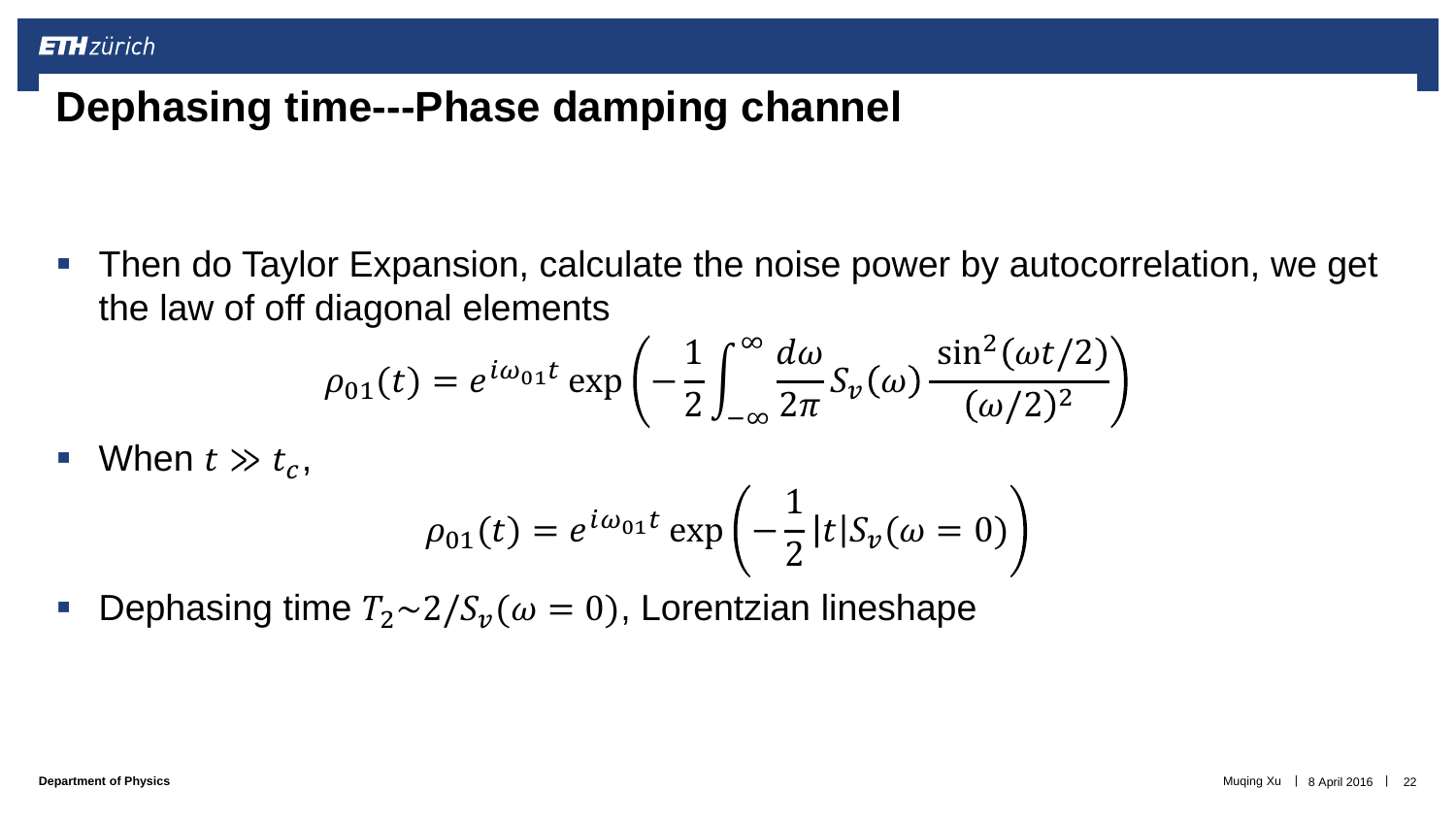- **Charge noise** 
	- **Small fluctuations regime**

$$
T_2 \sim \frac{\hbar}{A} \left| \frac{\partial E}{\partial n_g} \right|^{-1} \sim 8s
$$

Slow charge fluctuations with large amplitudes

$$
H_q = \frac{1}{2} \left( \hbar \omega_{01} + \frac{\epsilon_1}{2} \cos \left[ 2\pi n_g + 2\pi \delta n_g(t) \right] \right) \sigma_z
$$
  

$$
T_2 \sim \frac{4\hbar}{e^2 \pi |\epsilon_1|} \sim 0.4 \text{ms}, \qquad \qquad \text{Transmon in}
$$
  

$$
T_2 \sim \left| \frac{\pi^2 A^2}{\hbar^2} \frac{\partial^2 E}{\partial n_g^2} \right|^{-1} = \frac{\hbar^2}{\pi^2 A^2} \frac{E_J}{64E_C} \sim 1 \mu s, \qquad \text{Cooper Pair Bo:}
$$

worst case

x at sweet point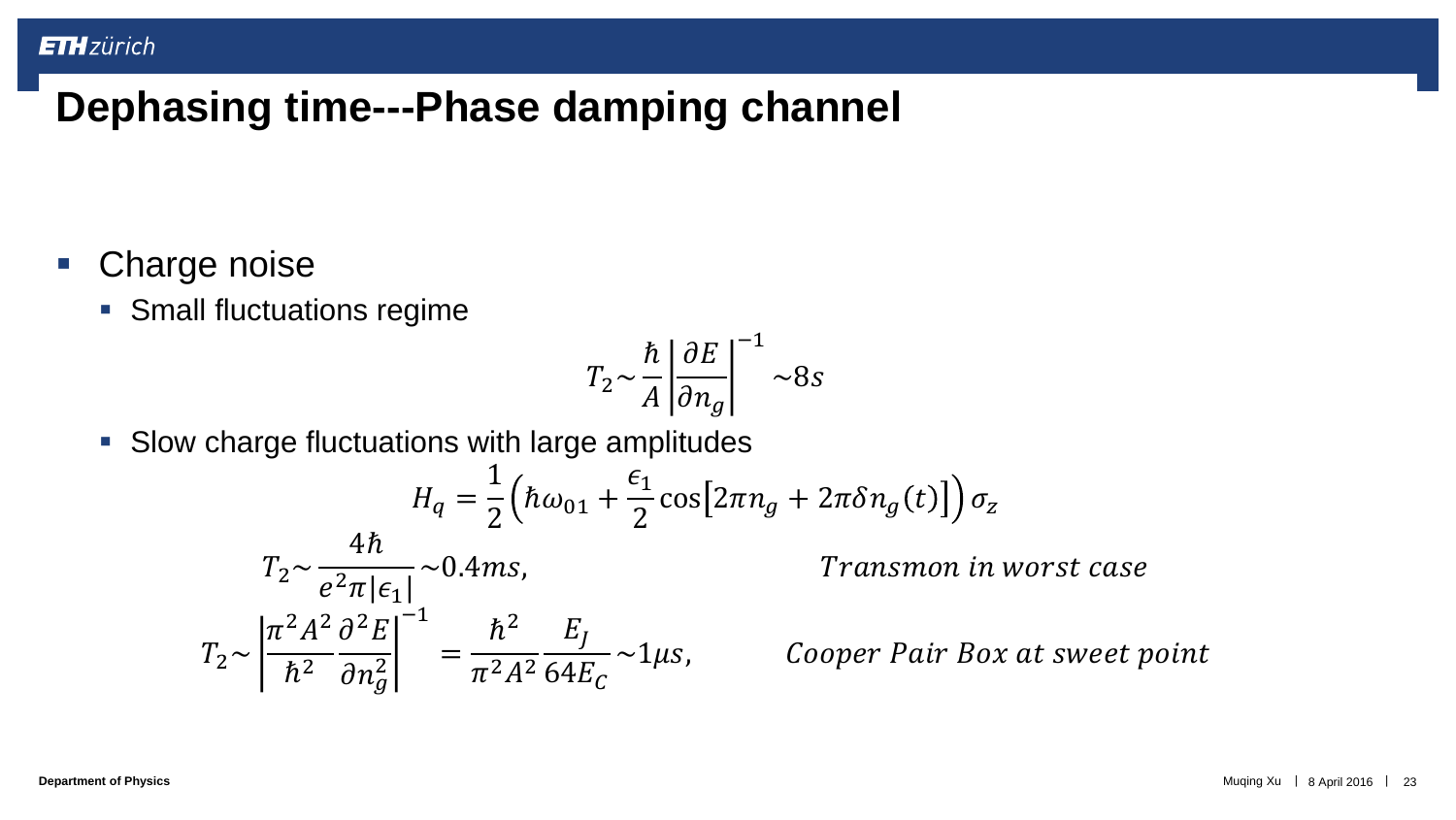- **Flux noise** 
	- Noise in the externally applied flux translates into fluctuations of the effective Josephson coupling energy  $E_{J}.$

$$
T_2 \sim \left| \frac{\pi^2 A^2}{\hbar^2} \frac{\partial^2 E}{\partial \Phi^2} \right|^{-1} \sim 3.6 \, \text{ms}, \qquad \text{at integer flux quanta, sweet point}
$$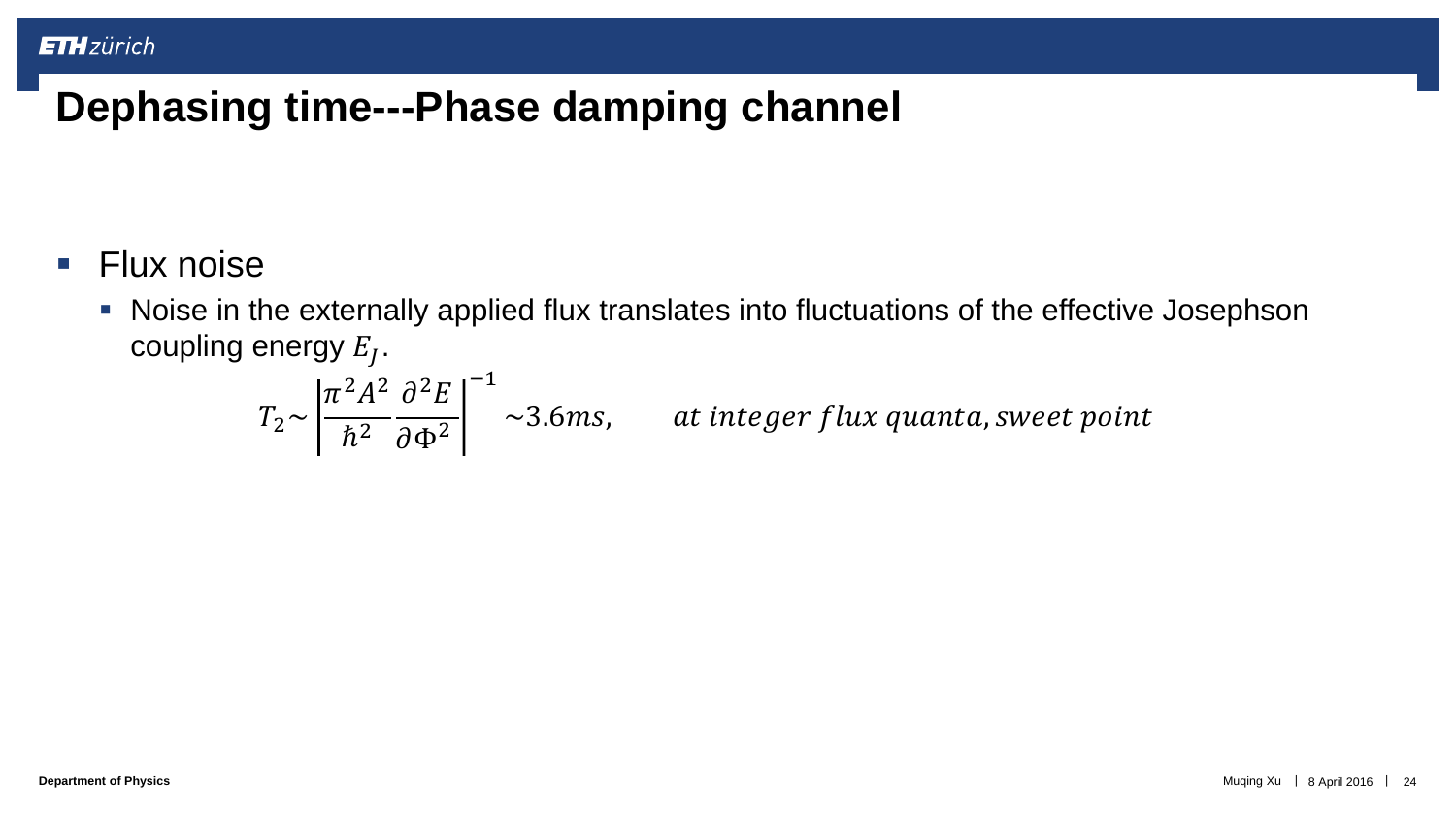- Critical current noise
	- Critical current noise is likely to be the limiting dephasing mechanism. Such rearrangements in the junction directly influence the critical current and hence the Josephson coupling energy  $E_I = I_c \hbar/2e$ .

$$
T_2 \sim \frac{\hbar}{A} \left| \frac{\partial E}{\partial I_c} \right|^{-1} \sim 35 \mu s
$$

• An improvement of a factor of 2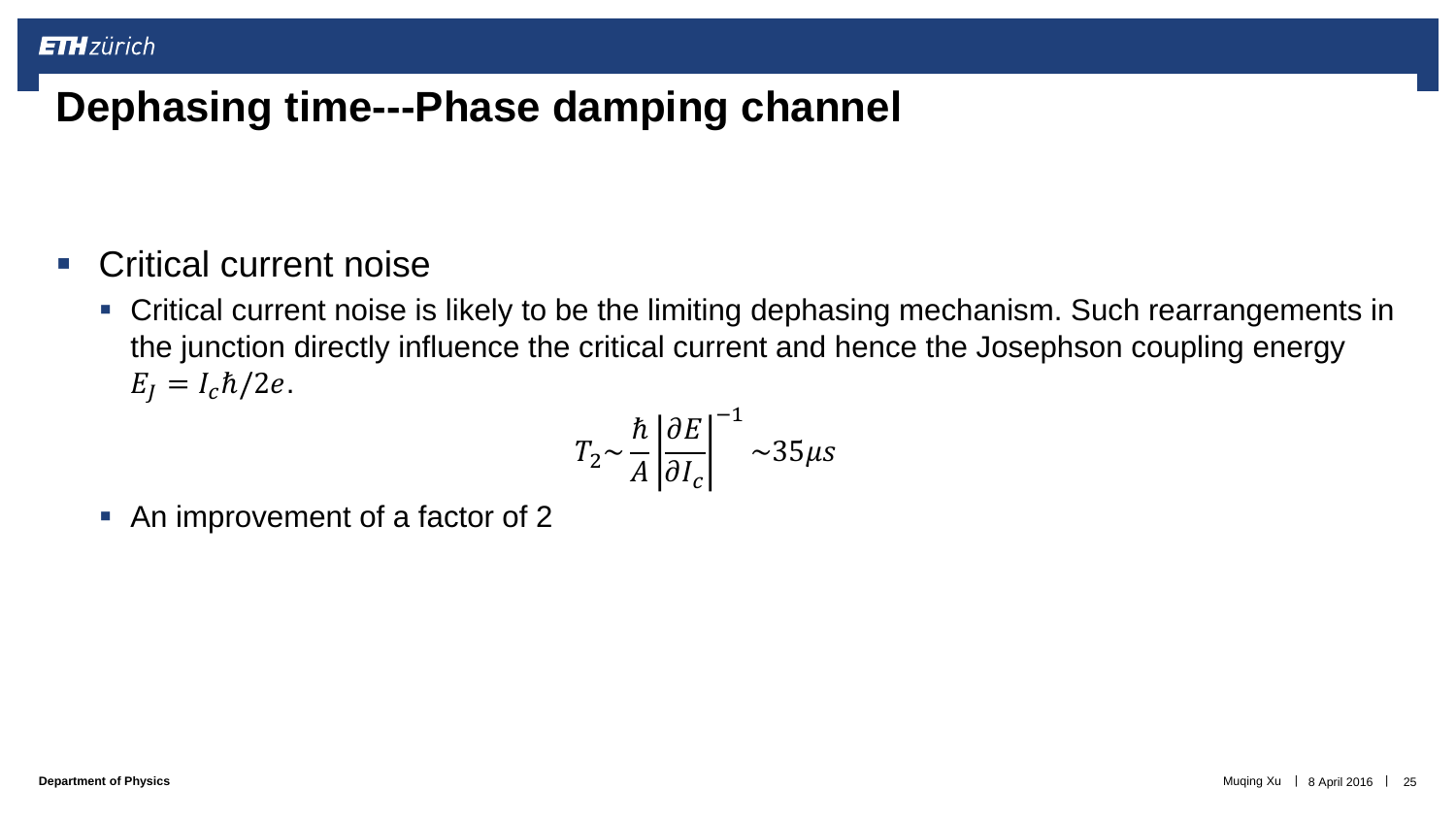- Quasiparticle tunneling
	- In CPB case,  $\Gamma_2^{qp} = \Gamma^{qp} N_{qp}$ , consider a jump from sweet point to half charge point
	- But in transmon regime, due to large ratio of  $E_I/E_C$ , the charge dispersion is exponentially flat so that transition frequency variations due to a single charge are minimal.
- $E_C$  noise
	- A loophole?
	- Fluctuations in the effective capacitances of the circuit.
	- No current reports of this noise source.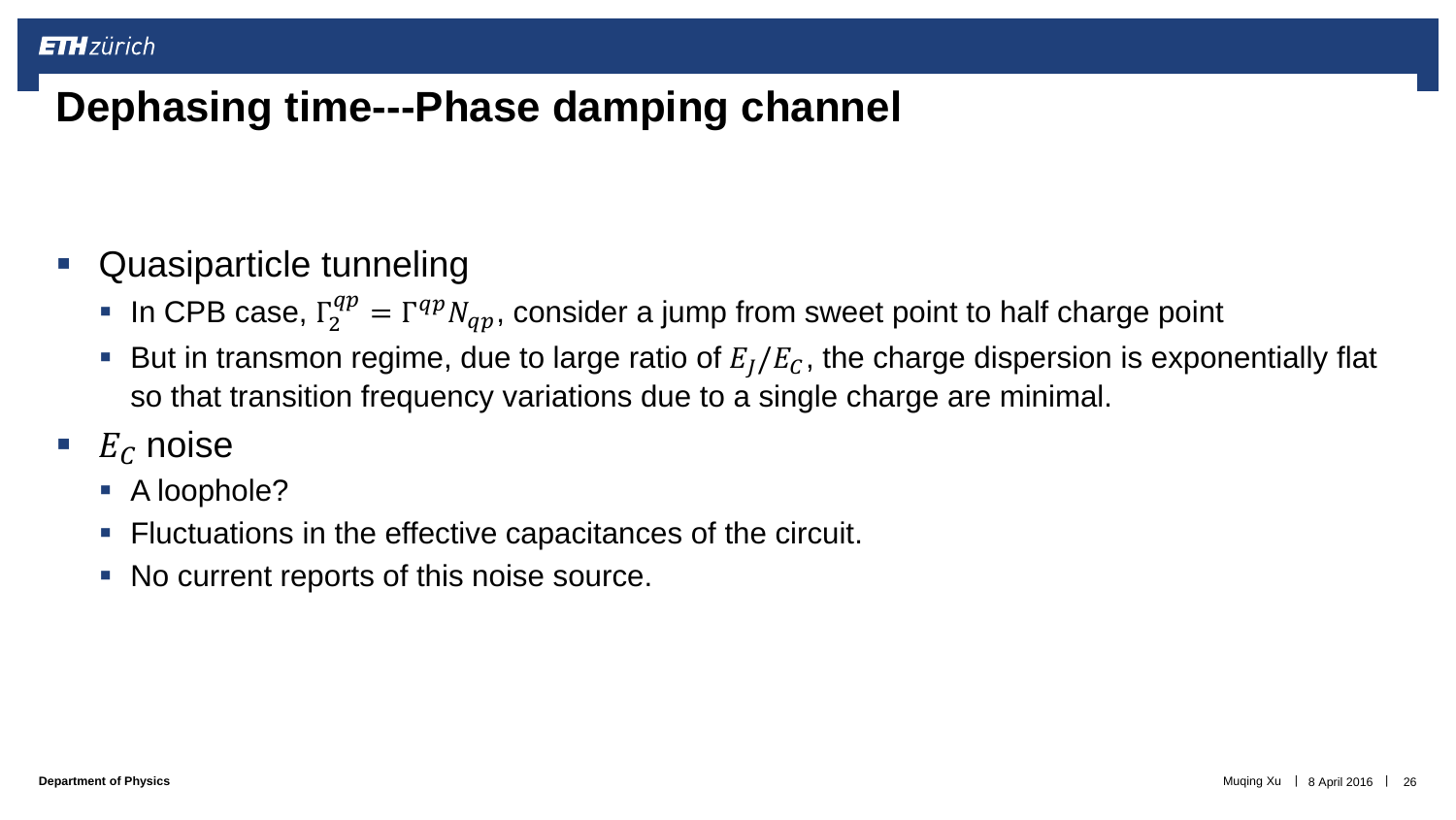|              |                                                                                 | <b>Transmon</b><br>$E_J/E_C = 85$ $E_J/E_C = 1$ | <b>CPB</b>            |
|--------------|---------------------------------------------------------------------------------|-------------------------------------------------|-----------------------|
| Noise source | $1/f$ amplitude                                                                 |                                                 | $T_2$ (ns) $T_2$ (ns) |
| Charge       | $A=10^{-4}-10^{-3}e$ [51]                                                       | 400 000                                         | $1000^a$              |
| Flux         | $A=10^{-6}-10^{-5}\Phi_0$ [52,54] 3 600 000 <sup>a</sup> 1 000 000 <sup>a</sup> |                                                 |                       |
|              | Critical current $A = 10^{-7} - 10^{-6} I_0$ [53]                               | <b>35 000</b>                                   | 17 000                |
| noise).      | <sup>a</sup> These values are evaluated at a sweet spot (i.e., second-order     |                                                 |                       |

Koch et al. - 2007 - Charge-insensitive qubit design derived from the Cooper pair box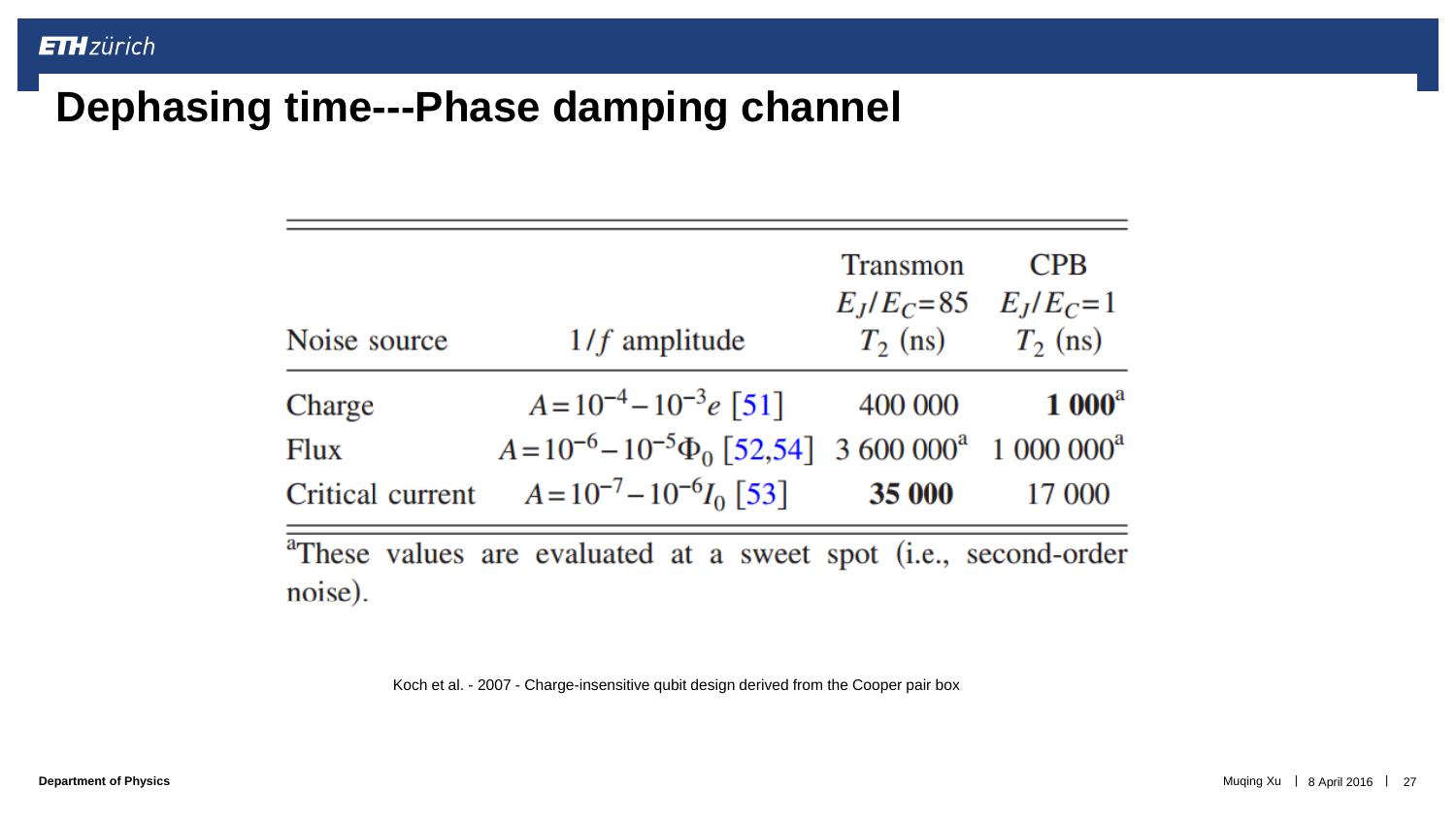## **References**

- [1] Koch, Jens, et al. "Charge-insensitive qubit design derived from the Cooper pair box." *Physical Review A* 76.4 (2007): 042319.
- [2] Van der Sar, T., et al. "Decoherence-protected quantum gates for a hybrid solid-state spin register." *Nature* **484**.7392 (2012): 82-86.
- [3] Preskill, John. "Lecture notes for physics 229: Quantum information and computation." *California Institute of Technology* (1998): 16.
- [4] Stefan Kröll, Andreas Walther, Göran Johansson, Peter Samuelsson Quantum Information Lecture http://www.matfys.lth.se/education/quantinfo/
- [5] Girvin, Steven M. "Superconducting qubits and circuits: Artificial atoms coupled to microwave photons." *Lectures delivered at Ecole d'Eté Les Houches* (2011).